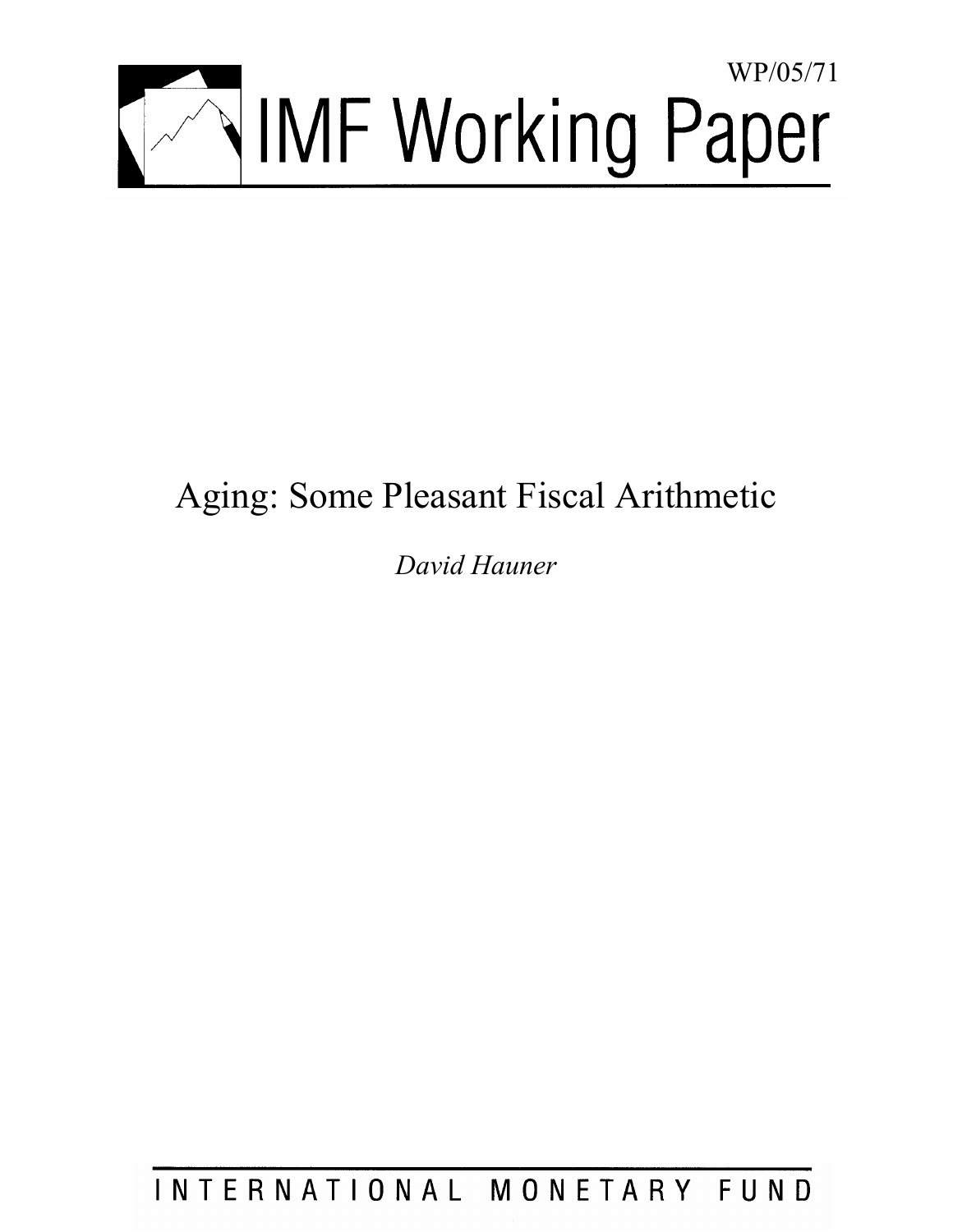© 2005 International Monetary Fund WP/05/71

## **IMF Working Paper**

## Fiscal Affairs Department

## **Aging: Some Pleasant Fiscal Arithmetic**

Prepared by David Hauner<sup>1</sup>

Authorized for distribution by Manmohan S. Kumar

April 2005

**Abstract**

**This Working Paper should not be reported as representing the views of the IMF.** The views expressed in this Working Paper are those of the author(s) and do not necessarily represent those of the IMF or IMF policy. Working Papers describe research in progress by the author(s) and are published to elicit comments and to further debate.

Projections of age-related public expenditure growth have raised widespread concerns about fiscal sustainability. This paper examines how total expenditure would develop under four policy rules on public expenditure growth. Some simple arithmetic of expenditure, GDP, and population is reviewed and applied in simulations for 19 member countries of the Organization for Economic Cooperation and Development (OECD) over 2000–50. A general and a specific conclusion arise from the results in this paper: Generally, long-term expenditure projections could benefit from revisiting common assumptions on non-agerelated expenditure growth. Specifically, under realistic assumptions, the belt-tightening required to maintain fiscal sustainability under age-related spending pressures could be less painful than commonly thought.

JEL Classification Numbers: H5, J11

 $\overline{a}$ 

Keywords: Aging; fiscal sustainability; OECD countries; public expenditure

Author(s) E-Mail Address: dhauner@imf.org

<sup>1</sup> Thanks are due to Stephan Danninger, Xavier Debrun, Peter Heller, Manmohan S. Kumar, and Eduardo Ley for helpful comments. Naturally, the views and any errors in this paper are the author's sole responsibility.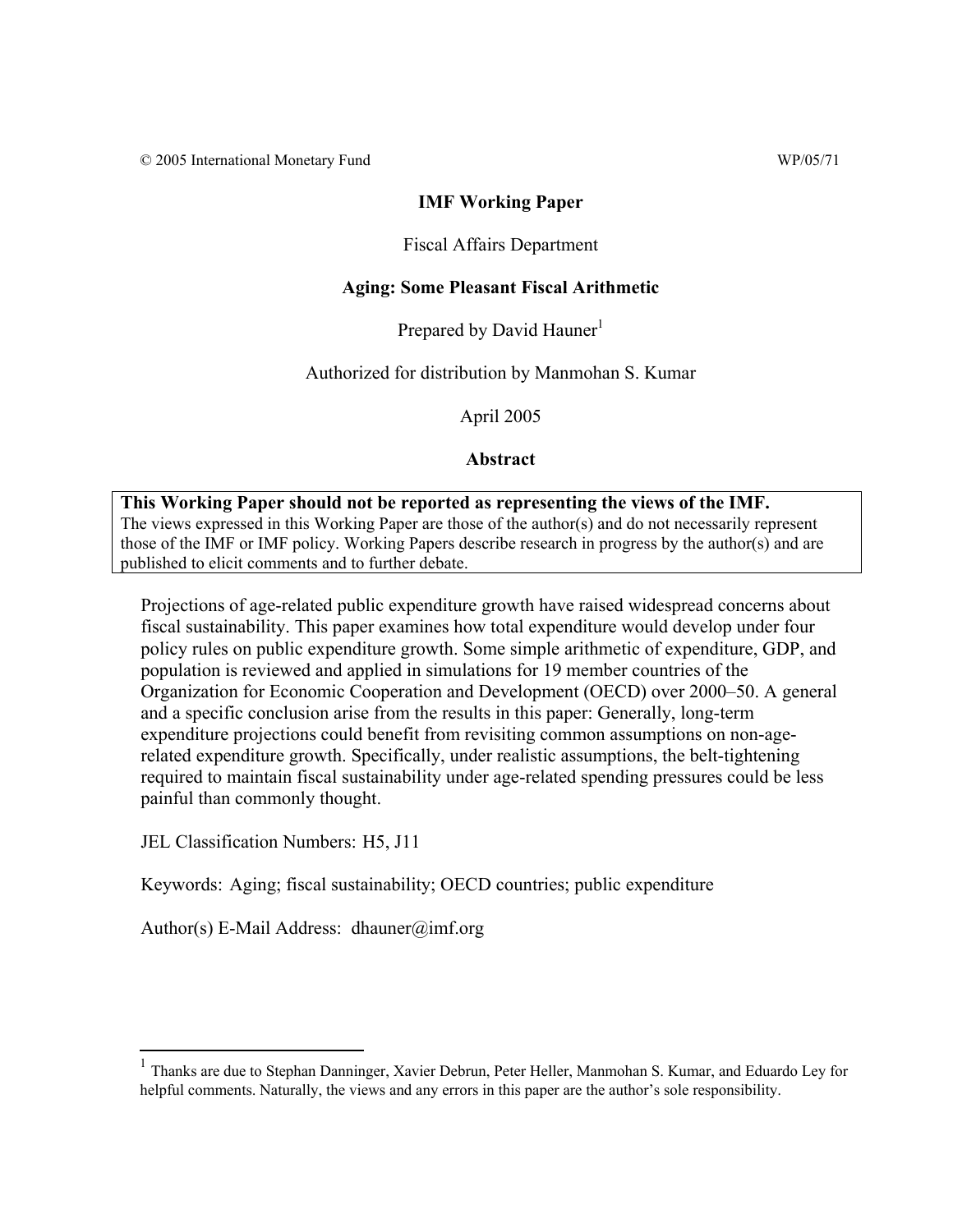| Tables |  |
|--------|--|
|        |  |
|        |  |
|        |  |
|        |  |

# Figures

1. Underlying Variables: Projections from 2000 to Peak Year of Age-Related Expenditure .17 2. Real Non-Age-Related Expenditure Growth: Recent History and Rule 4 Simulation........18

# Page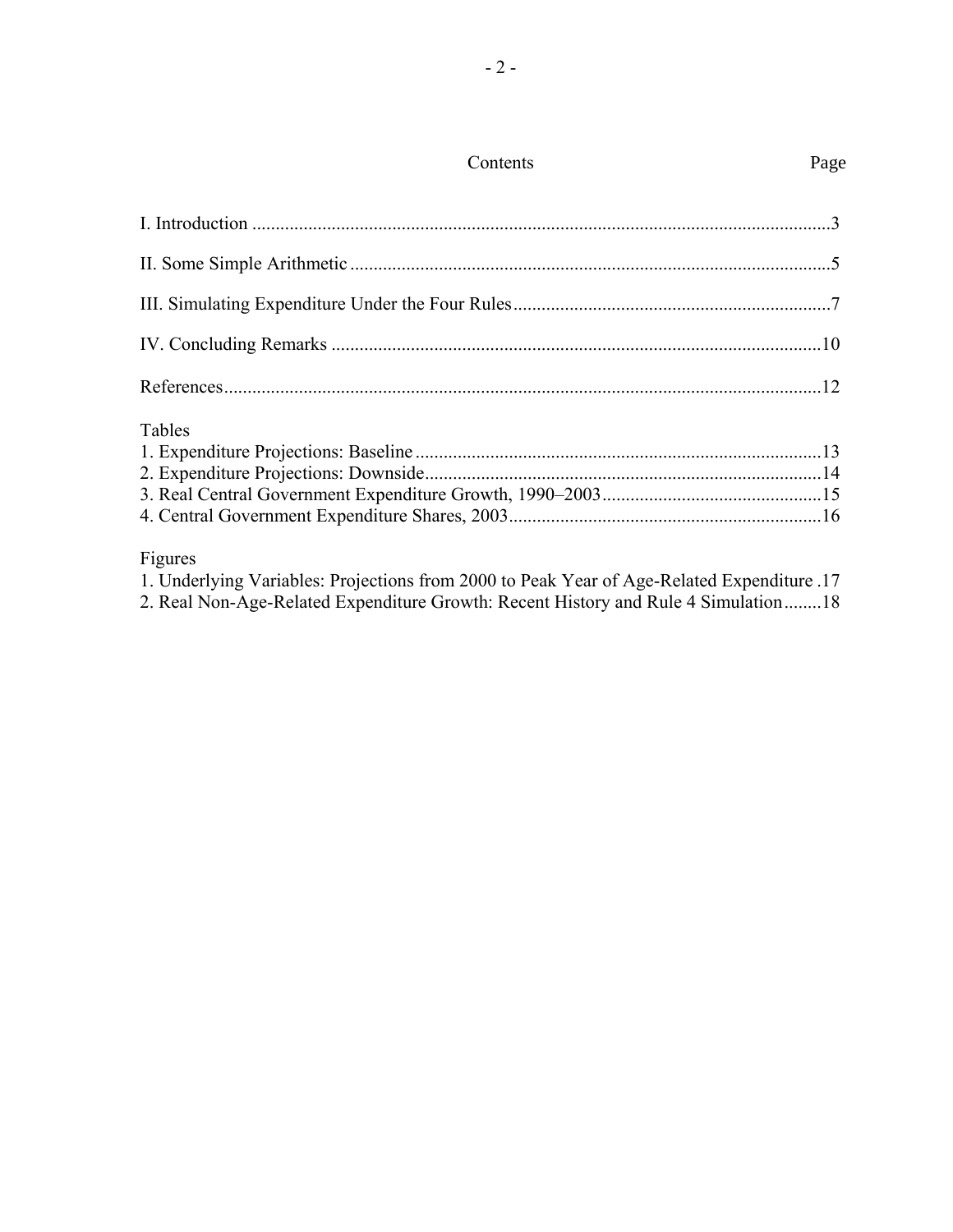**Much has been written on the "fiscal time bomb" of age-related spending.** Given its expected growth, prominent publications on the topic, such as Economic Policy Committee (2001) and OECD (2001), project a severe deterioration (in the order of 6–8 percent of GDP) in primary fiscal balances for most member countries of the Organization for Economic Cooperation and Development (OECD) over 2000–50. Based on these sources, Standard and Poor's (2002) predicts a significant worsening of the credit ratings of most major industrialized countries. Alarmism about fiscal sustainability seems to be appropriate.

**However, all these projections assume that non-age-related expenditure will grow with GDP, which is an assumption far from obvious.** In fact, European Commission (2004, page 177) found that for the growth in EU countries' expenditures by function, GDP growth was a significant explanatory variable only for education and health. Tanzi and Schuknecht (2000, p. 23) note that most of the increase in public spending in recent decades was not due to the provision of government services, but cash transfers. Quote: "Most of this increase resulted from explicit policy decisions […]. In other words, there was nothing automatic or inevitable about it that could not have been prevented by determined governments."

**This paper asks how total expenditure would turn out under alternative assumptions.** To answer the question, the paper lays out the simple arithmetic of four policy rules on public expenditure growth and applies them in expenditure simulations for 19 OECD member countries, based on the projections of population, GDP, and age-related expenditure in OECD (2001), probably the most widely cited source in the field.

**A general and a specific conclusion arise from the results in this paper:** Generally, longterm expenditure projections could benefit from revisiting common assumptions on non-agerelated expenditure growth. Alternative assumptions on long-term non-age-related expenditure growth lead to vastly different conclusions about fiscal sustainability. Specifically, under realistic assumptions, the belt-tightening required to maintain fiscal sustainability under age-related spending pressures could be less painful than commonly thought. According to the simulations here, in most OECD member countries projected GDP growth would suffice to accommodate not only projected increases in age-related spending, but also some real increase in non-age-related spending. While growth of public services and investment will have to slow down in most OECD member countries, it will remain substantial by recent standards—more substantial even in per capita terms as population growth is slowing. Only for some countries, these conclusions change significantly under a downside scenario.

**Holding the total-expenditure-to-GDP ratio constant would likely allow reasonable nonage-related expenditure growth in 18 of 19 countries despite age-related spending hikes.**  Under this arguably most realistic of the four policy rules discussed in the paper, simulated

<sup>&</sup>lt;sup>2</sup> Here defined as (i) old-age pensions; (ii) early retirement programs; (iii) health and long-term care; and (iv) child and family benefits and education.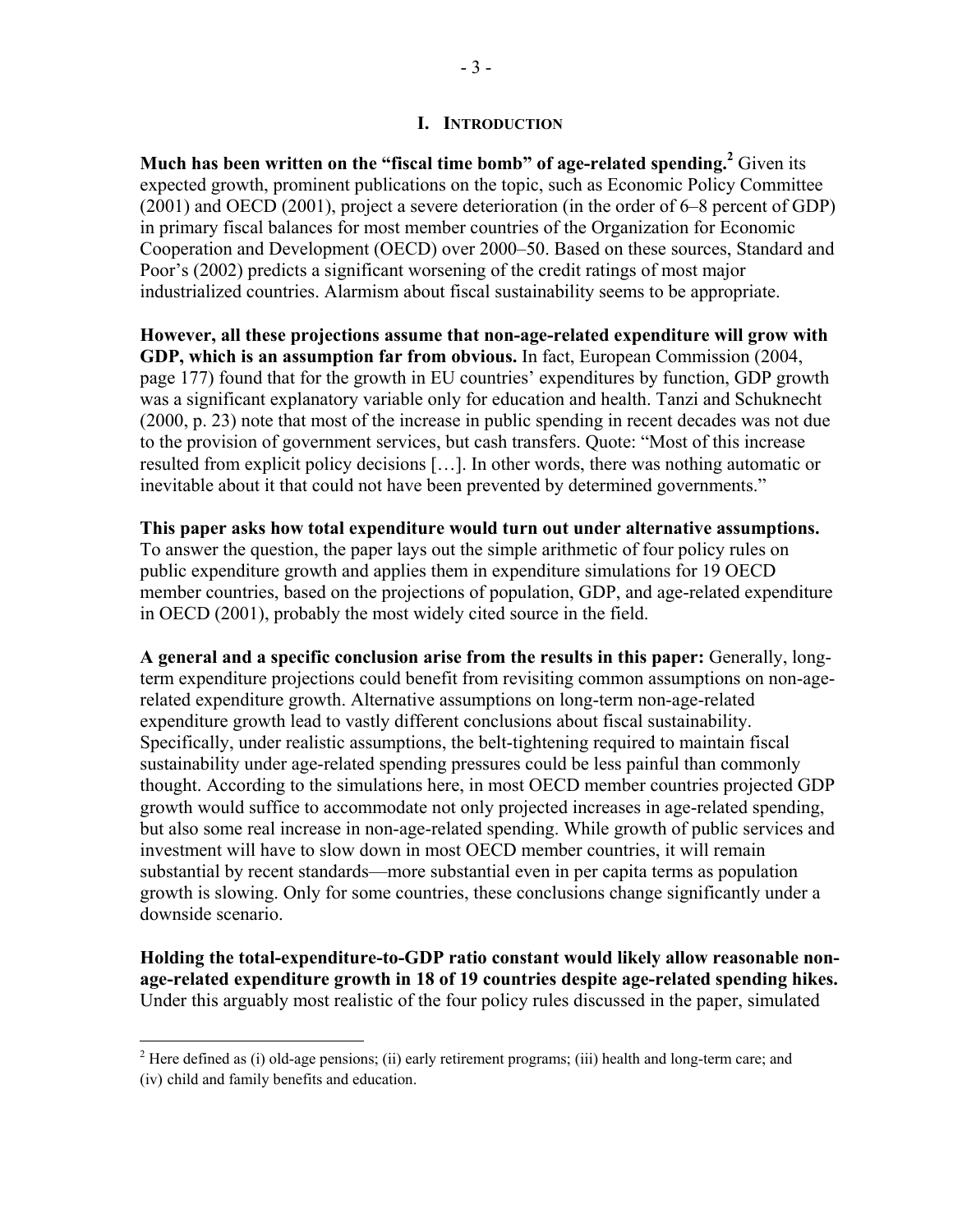annual real non-age-related expenditure growth from 2000 to the peak year of age-related expenditure would be 0.5–0.7 percent for Canada, Denmark, Germany, Japan, the Netherlands, New Zealand, and Spain; 1.1–1.2 percent for Austria, Belgium, the Czech Republic, Finland, France, and Italy; and even 1.4–1.7 percent for Australia, Korea, Sweden, the U.K., and the U.S.; only Norway would be suffering cutbacks in levels.<sup>3</sup>

**By this standard, many countries could afford real non-age-related expenditure growth even higher than in recent years, or at least about the same.** Even while age-related spending is growing, Belgium, Canada, the United Kingdom, and the United States could afford higher non-age-related expenditure growth than in recent years. For Denmark, Germany, the Netherlands, and Norway, possible real non-age-related expenditure growth would not change much. Only Australia, Austria, the Czech Republic, Finland, France, Spain, Sweden, and Korea would face a more significant belt-tightening in terms of real nonage-related expenditure growth.<sup>4</sup>

**Also at odds with widespread belief, the results here suggest that countries with higher population growth might in fact face a bigger, not smaller, fiscal challenge from aging.** They have to finance aging and expenditure demands from a growing population at the same time. Thus, to hold their total-expenditure-to-GDP ratios constant, Australia, Canada, and New Zealand would have to live with some of the lowest per capita growth rates of non-agerelated expenditure (the United States could afford more due to higher per capita GDP growth).

**However, the findings of this paper cannot lend support to complacency about the fiscal impact of aging.** First, the argument presented here is based on simulations, not model-based forecasts. Second, deviations in the long-term forecasts of the underlying variables (output, population, age-related expenditure) from the baseline<sup>5</sup> could have substantial effects, as the downside scenario in this paper demonstrates. Third, price developments are treated as a black box here, as in all related studies, which could be particularly problematic regarding health expenditures. Fourth, even if the variables turn out exactly as in the simulations, only slowing the growth of non-age-related expenditure (or continuing the slow growth already observed recently in some countries) will already require a substantial political effort. Fifth, while this paper concentrates on fiscal sustainability, there are more aspects to the fiscal impact of aging, such as intergenerational fairness.<sup> $\delta$ </sup> Sixth, there are upside risks to

1

<sup>&</sup>lt;sup>3</sup> The numbers for Austria, Finland, France, Germany, Italy, Japan, Korea, and Spain are more conservative than for the other countries, as projections of expenditure child/family benefits and education are unavailable and potential savings from these spending categories are not taken into account. For the countries reporting projections for this category, spending is expected to fall by 0.9 percent of GDP over 2000–2050, which is substantial, but small compared to the increases in other age-related spending. No past non-age-related expenditure is available for Italy, Japan, and New Zealand, and the countries are therefore not referred to in the below comparisons of potential future with past expenditure growth.

<sup>4</sup> Footnote 3 applies here as well.

 $<sup>5</sup>$  For a discussion of the problems of long-term projections, see Heller (2003, pp. 58–83).</sup>

 $6$  See Heller (2003) for a discussion of the various aspects of the fiscal impact of aging.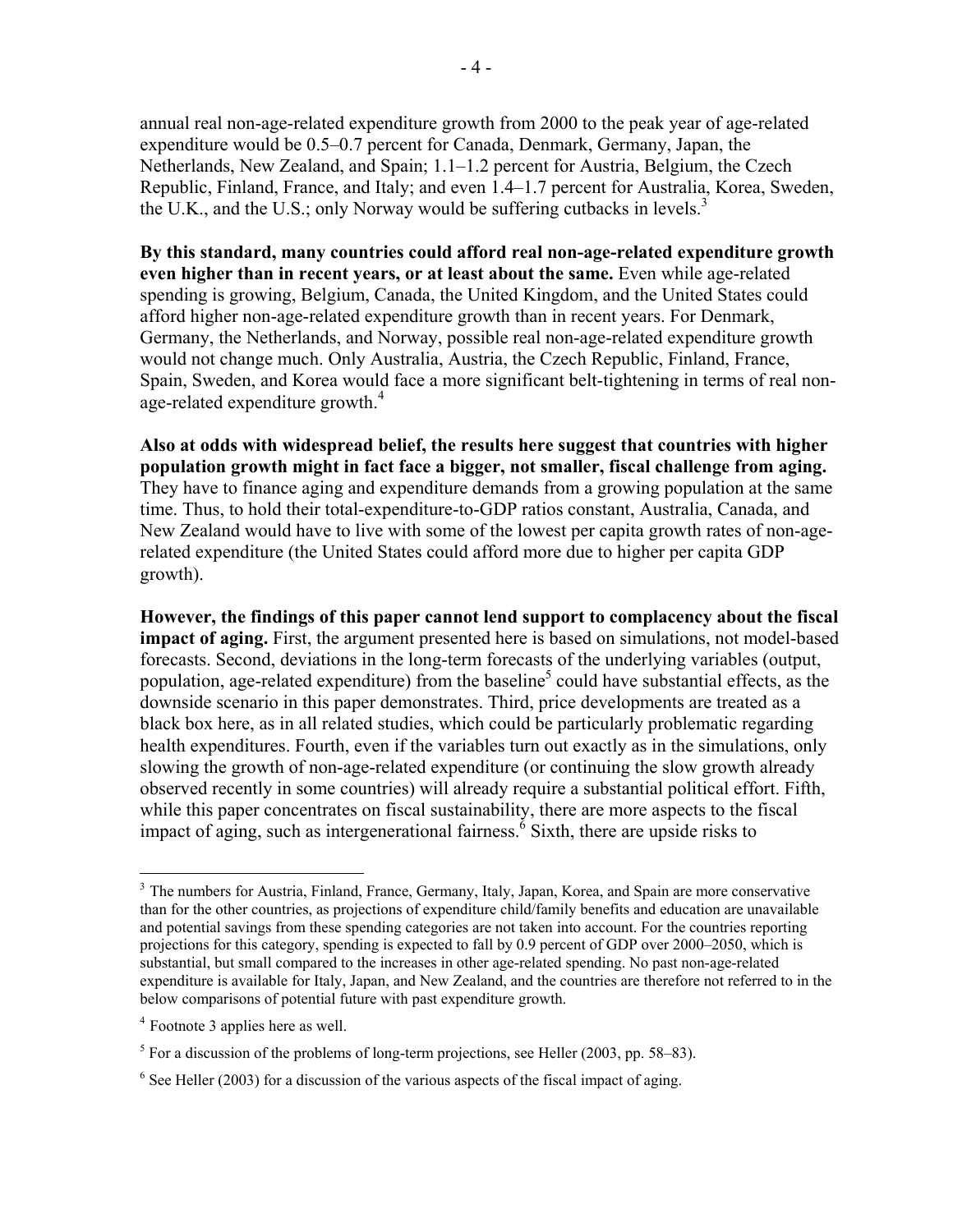expenditures beyond aging, which governments will have more trouble dealing with when their fiscal leeway is already extremely limited due to age-related expenditure pressures.

**The rest of the paper** sketches four policy rules on public expenditure in aging societies, based on some simple arithmetic of expenditure, GDP, and population, and applies them for 19 OECD member countries over 2000–2050 in a baseline and a downside scenario based on projections of GDP, population, and age-related expenditure growth from OECD (2001).

### **II. SOME SIMPLE ARITHMETIC**

**This section sketches the arithmetic of four simple policy rules of the fiscal impact of aging as a framework for the simulations in the next section.** Let there be two periods, *t*  and  $t+1$ . Let  $\tau$ <sup>*r*</sup> be real total government expenditure,  $\alpha$ <sup>*r*</sup> real age-related expenditure, and  $\eta$ <sup>*r*</sup> real non-age-related expenditure. Let  $\tau^y$  be total government expenditure,  $\alpha^y$  age-related expenditure, and  $\eta^y$  non age-related expenditure, as a ratio to GDP, respectively. Let  $\tau^c$  be real total government expenditure,  $\alpha^c$  real age-related expenditure, and  $\eta^c$  real non age-related expenditure per capita, respectively. In all three cases, it holds that  $\tau \equiv \alpha + \eta$ . Let *n*, *a*, *g*, and *p* be the growth rates of  $\alpha^r$ ,  $\eta^r$ , output (real GDP), and population, respectively. Thus,

$$
\tau_{t+1}^{y} = \frac{1 + a_{t+1}}{1 + g_{t+1}} \alpha_t^{y} + \frac{1 + n_{t+1}}{1 + g_{t+1}} \eta_t^{y}
$$
\n(1)

and

$$
\tau_{t+1}^c = \frac{1 + a_{t+1}}{1 + p_{t+1}} \alpha_t^c + \frac{1 + n_{t+1}}{1 + p_{t+1}} \eta_t^c.
$$
 (2)

Note the implicit assumption that the deflators of age-related and non-age-related spending grow at the same rate as the GDP deflator. This implies for, say, age-related spending, that the differential between the GDP deflator and the deflator of age-related spending will be captured in the real growth rate of age-related spending (see Levitt and Joyce, 1987, p. 21).

Now consider four simple policy rules for public expenditure growth.

**Rule 1—Keep non-age-related expenditure constant in percent of GDP**. This is the rule usually assumed in the debate, including in European Commission (2001), and OECD (2001). Here,  $\eta^r$  grows at the same rate as output, that is, by  $(1+g_{t+1}), \eta^c$  grows at the rate  $(1+g_{t+1})/(1+p_{t+1})$ , and the path of the ratio of total expenditure to GDP is

$$
\tau_{t+1}^y = \alpha_{t+1}^y + \eta_t^y = \frac{1 + a_{t+1}}{1 + g_{t+1}} \alpha_t^y + \eta_t^y.
$$
 (3)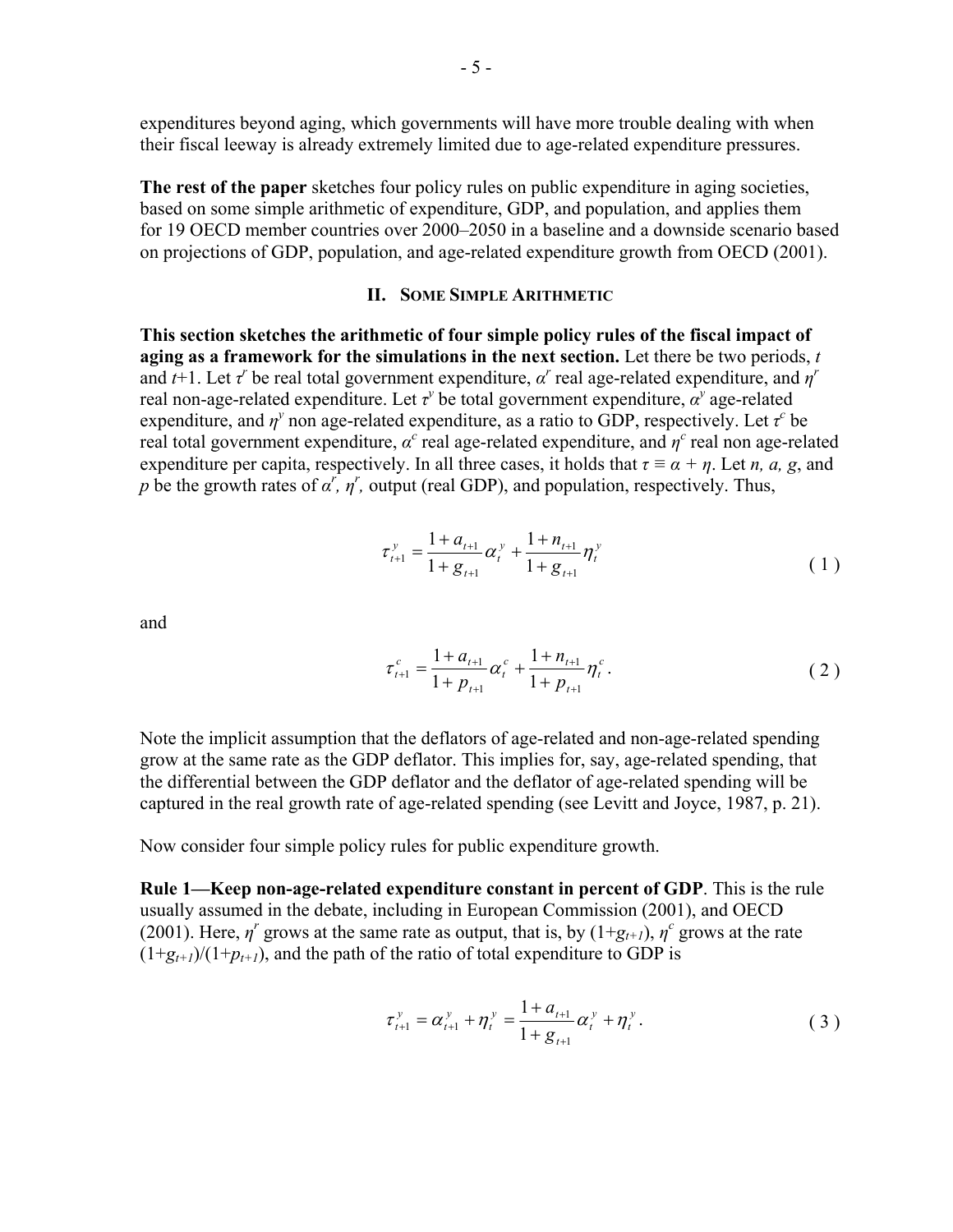Under this rule, increases in the ratio of age-related expenditure to GDP fully translate into an increase in the ratio of total expenditure to GDP. Real non-age-related expenditure grows with output. By definition, if population grows less than output, non-age-related expenditure per capita rises.

**Rule 2—Keep real non-age-related expenditure constant.** Here,  $\eta^c$  grows at the rate  $1/(1+p_{t+1})$ , that is, it falls with population growth, and the path of the ratio of total expenditure to GDP is

$$
\tau_{t+1}^y = \frac{1 + a_{t+1}}{1 + g_{t+1}} \alpha_t^y + \frac{1}{1 + g_{t+1}} \eta_t^y.
$$
 (4)

By rearranging, it can be found that as long as it holds that

$$
\frac{a_{t+1} - g_{t+1}}{g_{t+1}} < \frac{\eta_t^y}{\alpha_t^y},\tag{5}
$$

keeping real non-age-related expenditure constant (that is,  $\eta_{t+1}^r = \eta_t^r$ ) implies a declining ratio of total expenditure to GDP under any realistic set of assumptions on the growth rates (that is,  $\tau_{t+1}^y < \tau_t^y$  $\tau_{t+1}^y < \tau_t^y$ ).

**Rule 3—Keep real per capita non-age-related expenditure constant.** Constant non-agerelated spending per capita, that is,  $\eta_{t+1}^c = \eta_t^c$ , requires that spending grows with population, that is  $n_{t+1} = p_{t+1}$ . Thus, the path for the ratio of total expenditure to GDP is

$$
\tau_{t+1}^{y} = \frac{1+a_{t+1}}{1+g_{t+1}} \alpha_t^{y} + \frac{1+p_{t+1}}{1+g_{t+1}} \eta_t^{y}.
$$
\n(6)

By rearranging, it can be found that as long as it holds that

$$
\frac{a_{t+1} - g_{t+1}}{g_{t+1} - p_{t+1}} < \frac{\eta_t^y}{\alpha_t^y},\tag{7}
$$

keeping real per capita non-age-related expenditure constant (that is,  $\eta_{t+1}^c = \eta_t^c$ ) implies a declining ratio of total expenditure to GDP (that is,  $\tau_{t+1}^y < \tau_t^y$  $\tau_{t+1}^y < \tau_t^y$ ).

While Rules 2 and 3 could be dismissed as unrealistic on the basis of well-known real-world budget dynamics (for example, the "Baumol effect," see Baumol, 1967), they do serve the cause of questioning the assumption of non-age-related expenditure growing with GDP that underlies Rule 1: Rule 2 does after all permit to buy as many kilometers of road and pay as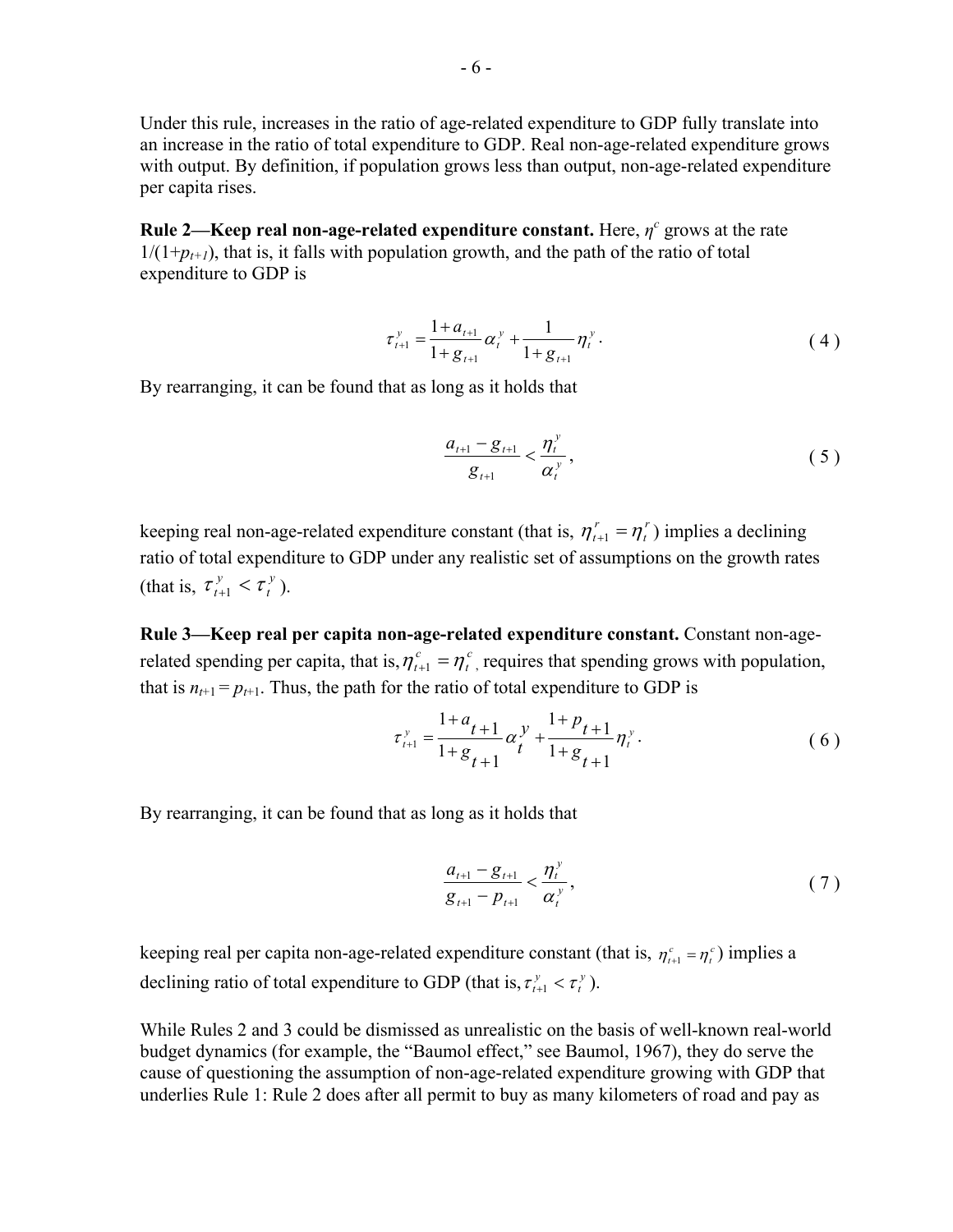many civil servants (if wages grow only with the GDP deflator) in *t*+1 as in *t*. Rule 3, in turn, permits to continue to spend as much as before per capita on all those things. That's not that bad, one could argue.

**Rule 4—Keep total expenditure constant in percent of GDP.** For this (that is,  $\tau_{t+1}^y = \tau_t^y$  $\tau_{t+1}^y = \tau_t^y$ ), it must hold that

$$
\alpha_t^y + \eta_t^y = \frac{1 + a_{t+1}}{1 + g_{t+1}} \alpha_t^y + \frac{1 + n_{t+1}}{1 + g_{t+1}} \eta_t^y.
$$
 (8)

Rearranging yields the "permissible" real growth rate of non-age-related expenditure,

$$
n_{t+1} = \frac{g_{t+1} \tau_t^{\,y} - a_{t+1} \alpha_t^{\,y}}{\eta_t^{\,y}}.
$$
 (9)

Freezing the ratio of total expenditure to GDP will still permit real non-age-related expenditure to grow at a positive rate  $n_{t+1}$  if it holds that

$$
a_{t+1} \alpha_t^y < g_{t+1} \tau_t^y \,, \tag{10}
$$

that is, if given the expenditure ratios in period *t*, output grows sufficiently to finance some real non-age-related expenditure growth on top of age-related expenditure growth.

### **III. SIMULATING EXPENDITURE UNDER THE FOUR RULES**

**Based on the four policy rules just discussed, this section presents expenditure**  simulations for 19 OECD member countries<sup>7</sup> from 2000 to the peak of age-related **spending.** The variables underlying the simulations, that is, population, GDP, and age-related expenditure are from OECD (2001, 2002), for which they were reported by the national authorities.<sup>8</sup> Age-related spending includes old-age pensions, early retirement programs, health and long-term care, child and family benefits, and education. Figure 1 shows the

<sup>&</sup>lt;sup>7</sup> The OECD countries Greece, Iceland, Ireland, Luxemburg, Mexico, the Slovak Republic, Switzerland, and Turkey were not included in OECD (2001); Hungary, Poland, and Portugal did not report health and long-term care expenditure projections and are thus excluded here.

 $8$  The GDP and population projections are from the background study for OECD (2001), Dang and others (2001). See also there for details on assumptions and methods underlying the projections of population, GDP and age-related expenditure used here. Gaps in the projections of health and long-term care spending for Austria, France, Germany, Italy, and Spain in OECD (2001) were filled with projections from OECD (2002); as no separate projections for the peak-year, but only for 2050 are available, it is here assumed that health and long-term care spending remains stable in percent of GDP from the unknown peak year until 2050. For GDP growth, it is assumed that the 2000–peak average equals the 2000–2050 average.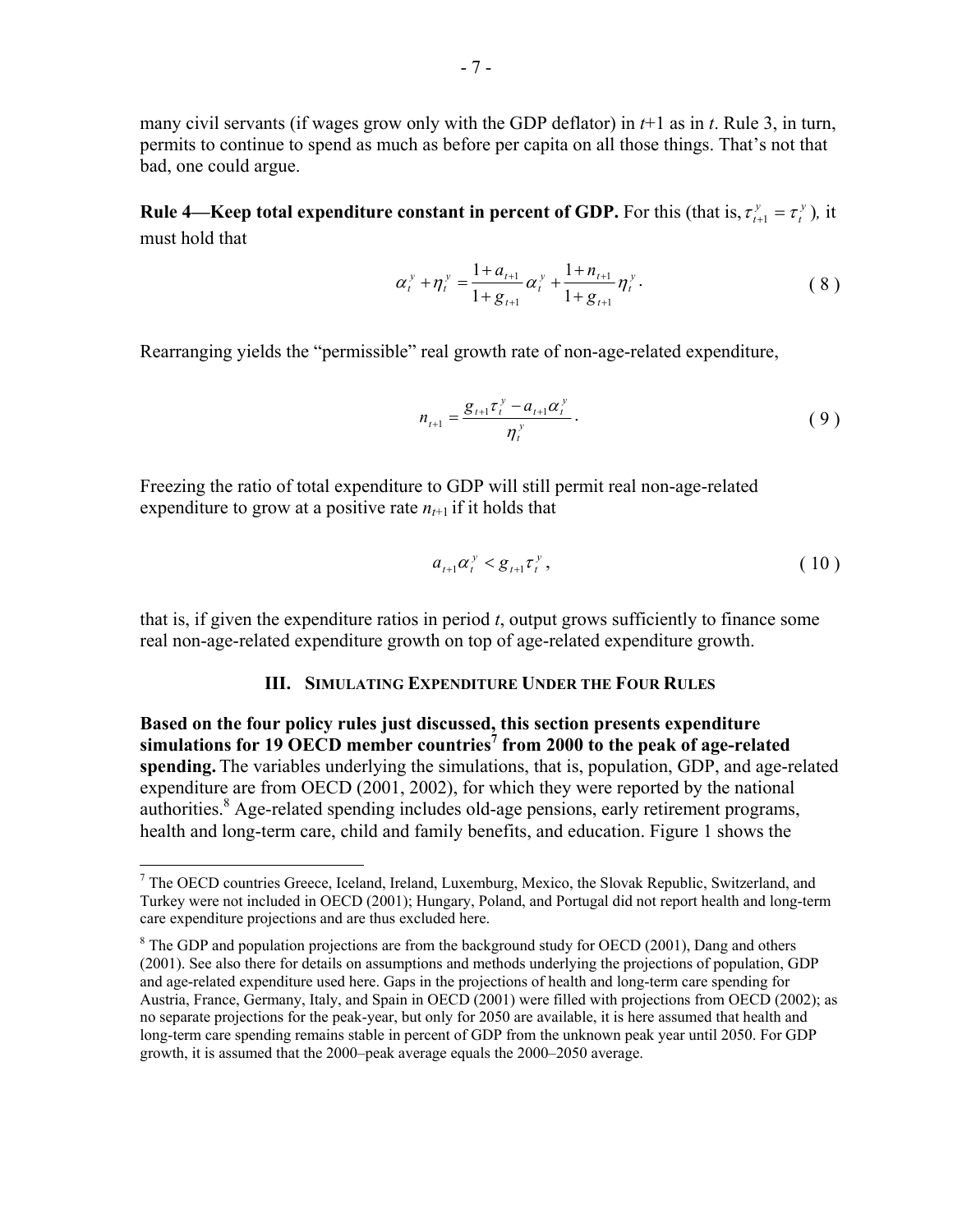projected average annual growth rates from 2000 to the peak year of age-related expenditure for population, output, and real age-related expenditure: Population growth is highest in Australia and the United States and lowest in Italy, Japan, and the Czech Republic; output growth is highest in Australia, Korea and the United States and lowest in Japan and Norway; and real age-related expenditure growth is highest in Korea and the United States and lowest in Italy, Japan, and the United Kingdom.

**Table 1 shows the simulations of expenditure under the four rules.** The uppermost panel shows total expenditure and age-related expenditure in percent of GDP in 2000 and estimated average annual real non-age-related expenditure growth over  $1990-2003$ , which will be used below to gauge the realism of the four rules by comparing past and potential future growth rates of non-age-related expenditure. The second panel shows the projections of the underlying variables from 2000 to the peak year of the age-related-expenditure-to-GDP ratio from OECD (2001): population, GDP, and age-related expenditure. The remaining four panels show the expenditure simulations under the four rules.

**It must be noted that the simulations below are more conservative for Austria, Finland, France, Germany, Italy, Japan, Korea, and Spain than for the other countries:** As projections of expenditure for child/family benefits and education are unavailable for these countries, potential savings from this category are not taken into account. (For the countries reporting this category, spending here is expected to fall by 0.9 percent of GDP over 2000– 2050, which is small compared to the rise in other age-related spending.) Note also that past non-age-related expenditure is unavailable for Italy, Japan, and New Zealand, and the countries are thus not cited in the below comparisons of future with past expenditure growth.

**Rule 1—Keep non-age-related expenditure constant in percent of GDP: While widely assumed (see Section I), this rule would imply unrealistically high non-age-related expenditure growth for many countries.** In fact, ten of the 19 countries could loosen the belt and have higher non-age-related expenditure growth than in the recent past (comparing the simulations in the third panel of Table 1 to the history in the uppermost panel): Belgium, Canada, Finland, France, Germany, the Netherlands, Norway, Spain, the United Kingdom, and the United States. Only the Czech Republic, Korea, and Sweden would feel a significant belt-tightening relative to recent real non-age-related expenditure growth. As population growth is slowing, all countries except Korea and the Netherlands would enjoy higher per capita real non-age-related expenditure growth than in the recent past.

**Rule 2—Keep real non-age-related expenditure constant: This rule would imply drastic declines in the non-age-related- and total-expenditure-to-GDP ratios.** It is thus probably politically unrealistic, although it would permit to buy as much in goods and services as in 2000, which, arguably, would not be so bad: Indeed, Belgium, Canada, the United Kingdom, and the United States could even have higher per capita real non-age-related

<sup>&</sup>lt;sup>9</sup> Non-age-related expenditure was assumed to be total expenditure minus spending on education, health, and social security, as reported in the functional classification in the IMF *Government Finance Statistics*. Real growth was derived by the GDP deflator. See again the related discussion in Section II.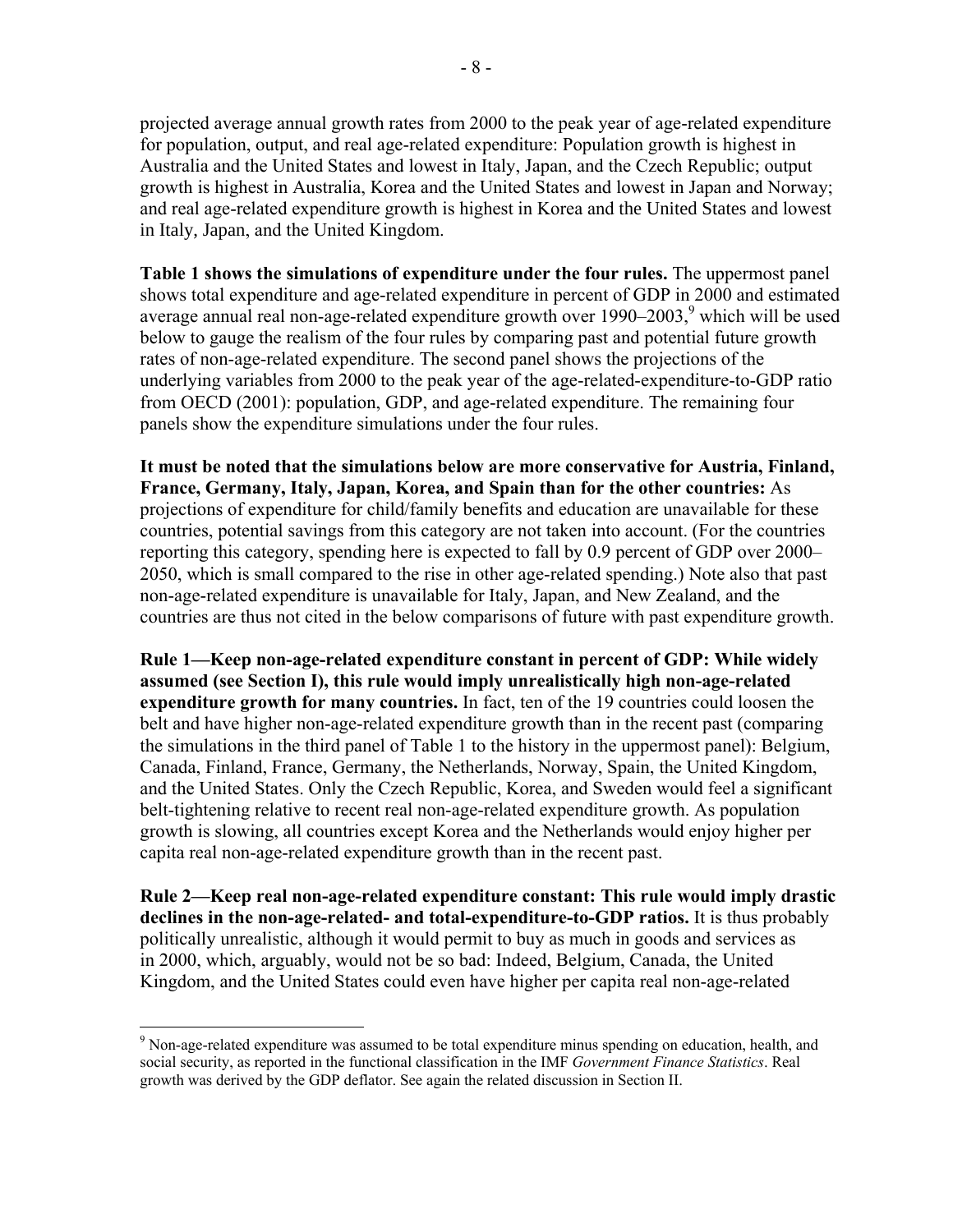expenditure growth than in the recent past (comparing the simulations in the fourth panel of Table 1 to the history in the uppermost panel).

**Rule 3—Keep real per capita non-age-related expenditure constant: This rule again implies drastic declines in the non-age-related- and total-expenditure-to-GDP ratios.** It is probably politically still unrealistic, although it would permit to buy as much in goods and services per capita as in 2000 and would therefore allow for modest growth in the value of non-age-related expenditure (except where projected population growth is zero or negative). Again, there are countries that would even have higher real non-age-related expenditure growth than in the recent past: Belgium, Canada, the United Kingdom, and the United States (comparing the simulations in the fifth panel of Table 1 to the history in the uppermost panel).

**Rule 4—Keep total expenditure constant in percent of GDP: This most realistic rule allows in most countries for reasonable non-age-related expenditure growth even while age-related expenditure will be booming.** The rule seems most realistic as it effectively contributes to fiscal sustainability, but with the minimal political effort. As the bottom panel of Table 1 shows, annual real non-age-related expenditure growth under this rule would be 0.5–0.7 percent in Canada, Denmark, Germany, Japan, the Netherlands, New Zealand, and Spain; 1.1–1.2 percent in Austria, Belgium, the Czech Republic, Finland, France, and Italy; and even 1.4–1.7 percent in Australia, Korea, Sweden, the United Kingdom, and the United States; only Norway would be suffering cutbacks in levels.<sup>10</sup>

**In per capita terms, countries with relatively high population growth are at the bottom of the ranking of real non-age-related expenditure growth under Rule 4:** Australia, Canada, the Netherlands, and New Zealand. This runs against the common argument that countries with higher population growth would be able to weather aging better: If a country must finance aging without some savings from spending on youth, it might be in fact worse off due to higher population growth. This effect does not apply to the United States, where it is more than compensated by high projected GDP growth.

**As Figure 2 shows, Rule 4 would require only in a few countries a significant slowdown in real non-age-related expenditure growth relative to the recent past.** By this standard, Belgium, Canada, the United Kingdom, and the United States could even afford higher nonage-related expenditure growth than in recent years. For Denmark, Germany, the Netherlands, and Norway, possible real non-age-related expenditure growth would not change much. Australia, Austria, the Czech Republic, Finland, France, Spain, Sweden, and particularly Korea would face a more significant belt-tightening in terms of real non-agerelated expenditure growth. Slowing population growth relaxes the constraint further in per capita terms, and only a couple of countries would have to markedly slow down real per capita non-age-related spending under the rule: Australia, the Czech Republic, Korea, the Netherlands, and Sweden.

<sup>&</sup>lt;sup>10</sup> Norway is a special case due to its oil fund, which will permit to dampen any potential need for cutbacks.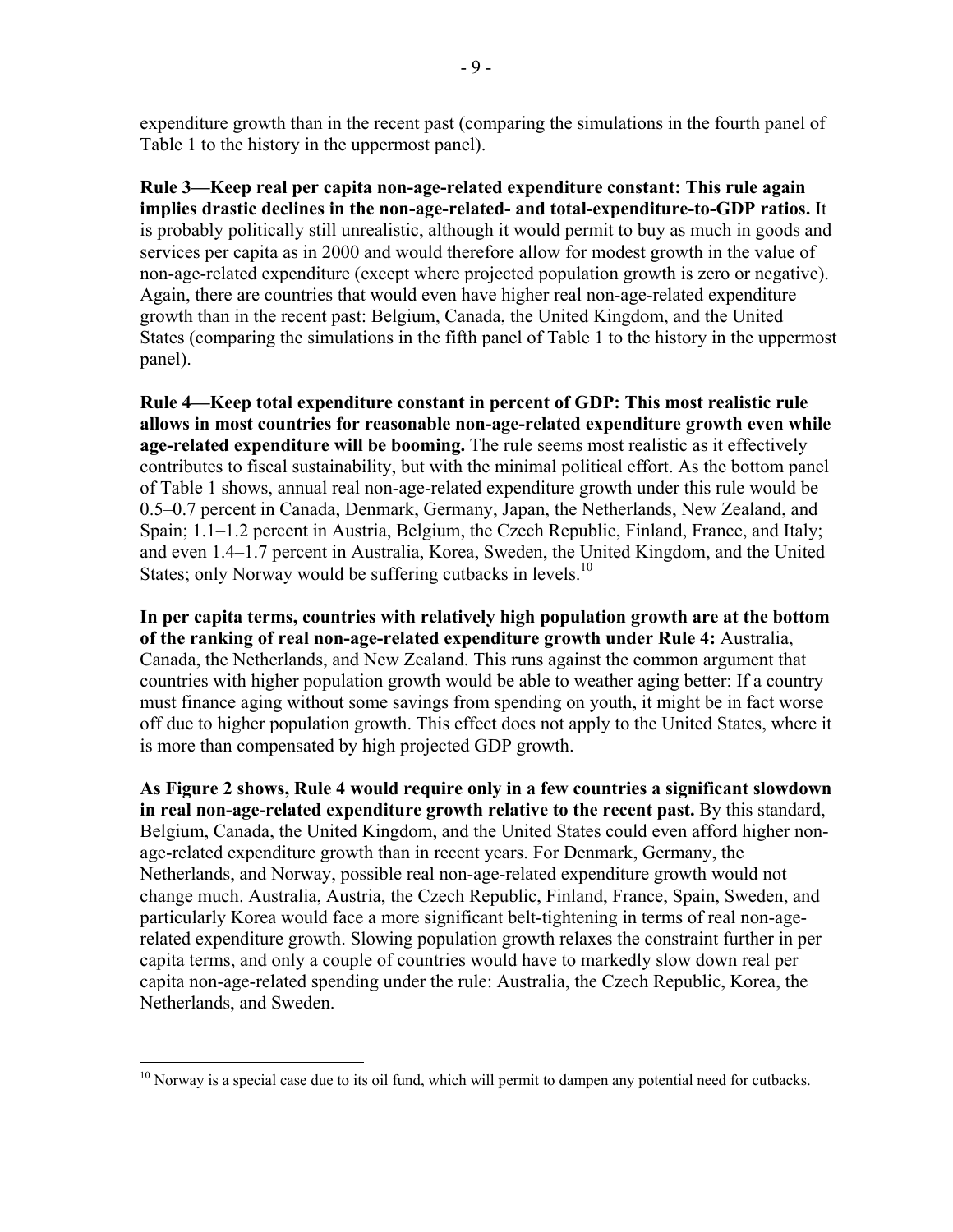**A downside scenario was calculated based on "worst case" age-related expenditure growth projections.** Table 2 replicates the baseline under the "increased longevity" scenario in Dang and others (2001), implying an additional increase in age-related expenditure until 2050 of between 0.4 percent of GDP (Italy) and 2.6 percent of GDP (Netherlands); for the individual countries' numbers, see the projections of the underlying variables in the second panel of Table  $2.^{11}$ 

**Results change most markedly under Rule 4, where some countries would face non-agerelated expenditure growth significantly lower than in the baseline:** Canada, Denmark, and New Zealand could only afford about a third to two thirds of the baseline growth, and the Netherlands would have to freeze real non-age-related expenditure. The rest of the countries would still be able to afford real non-age-related expenditure growth (also per capita) that is not more than a fifth lower than in the baseline. Under Rules 1–3, the assumed additional increases in age-related spending by design fully translate into the ratio of total expenditure to GDP, while the other variables remain unchanged relative to the baseline.

**How realistic are the simulation results? Recent trends in public expenditure suggest that they are, provided that past trends are sustainable.** Table 3 shows the average real growth of expenditures by functional classification over  $1990-2003$ .<sup>12</sup> On average (see the very right column of Table 3), most of the non-age-related expenditure categories—including the three largest, general public services (including interest expenditure), defense, and economic affairs (including transportation and subsidies)—have been growing less than GDP, and have actually been falling even in real terms in many countries. For the future, the decisive question is whether the trends in these categories are sustainable, given that interest rates have been declining drastically during the 1990s, and public infrastructure might increasingly show signs of neglect. Looking at the 2003 expenditure weights shown in Table 4, one could argue that there could still to be room for cuts in some potentially "less productive" expenditure categories in some of countries.

# **IV. CONCLUDING REMARKS**

**This paper examined how total expenditure would develop under four policy rules on public expenditure growth and found that some common assumptions might be worth revisiting.** Some simple arithmetic of expenditure, GDP, and population was reviewed and applied in simulations under four simple policy rules for 19 countries over 2000–2050. A general and a specific conclusion arose from the results: Generally, long-term expenditure

<u>.</u>

 $11$  It is assumed that the additional percent-of-GDP increase in age-related expenditure will have an impact in the peak year and in 2050 by the same amount. Dang and others (2001) does not report alternative scenarios for Australia, Austria, Canada, Finland, New Zealand, Norway, and the United Kingdom; for these countries, agerelated expenditure is here assumed to rise under the downside scenario by an additional 1.5 percent of GDP, the mean of the number for the countries for which projections are available. Also, Dang and others (2001) does not report GDP growth projections for the alternative scenarios; here, GDP growth in the downside scenario is assumed to be the same as in the baseline, implying that higher longevity only increases the retired population, not employment.

 $12$  See page 4 for the treatment of price inflation.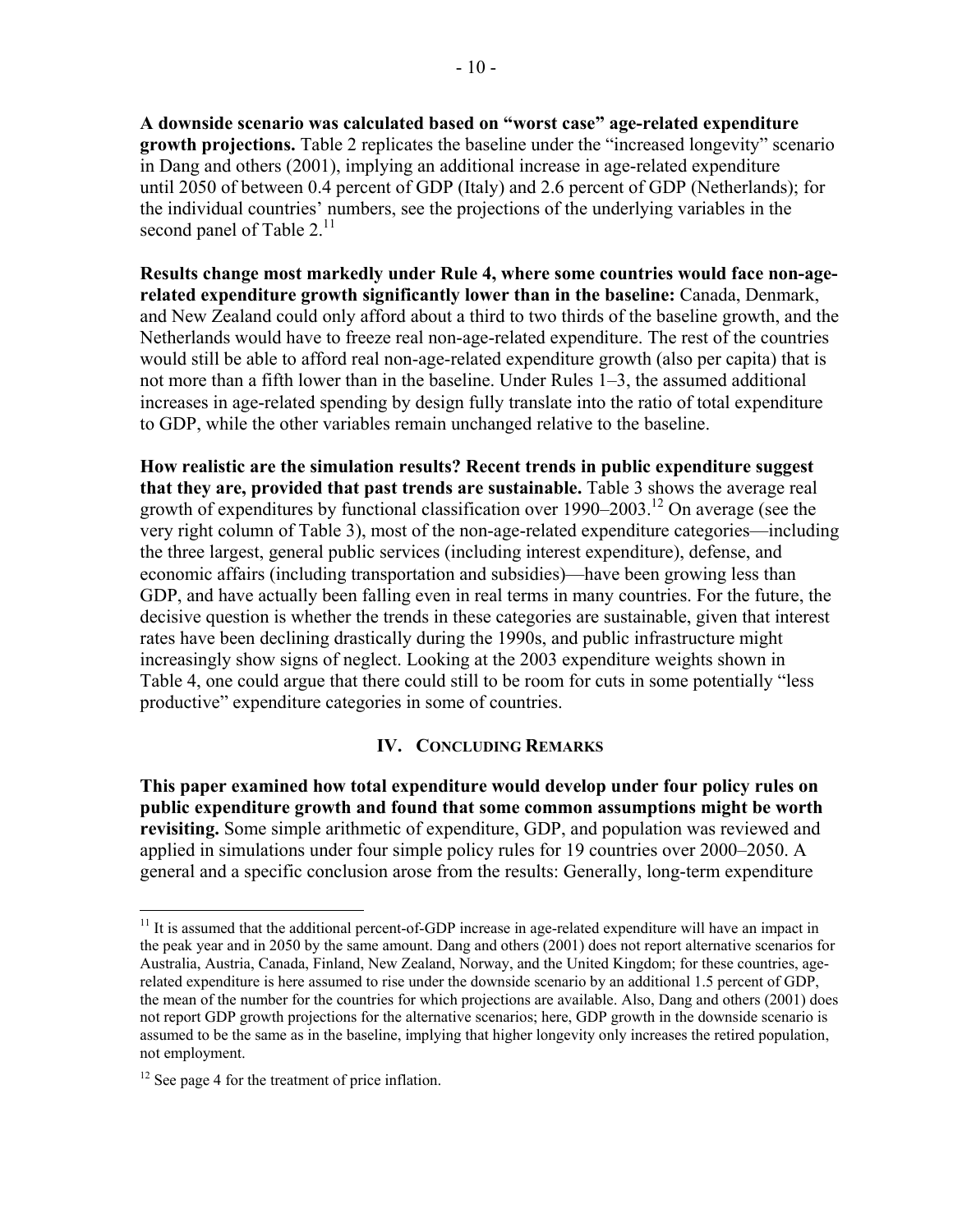projections could benefit from revisiting common assumptions on non-age-related expenditure growth. As demonstrated in this paper, alternative assumptions on long-term non-age-related expenditure growth lead to vastly different conclusions about fiscal sustainability. Specifically, under realistic assumptions, the belt-tightening required to maintain fiscal sustainability under age-related spending pressures could be less painful than commonly thought. Only for some countries, the conclusions change significantly under an alternative downside scenario. However, for the reasons cited in Section I, the results presented here cannot reassure the reader about the potential implications of aging on fiscal sustainability.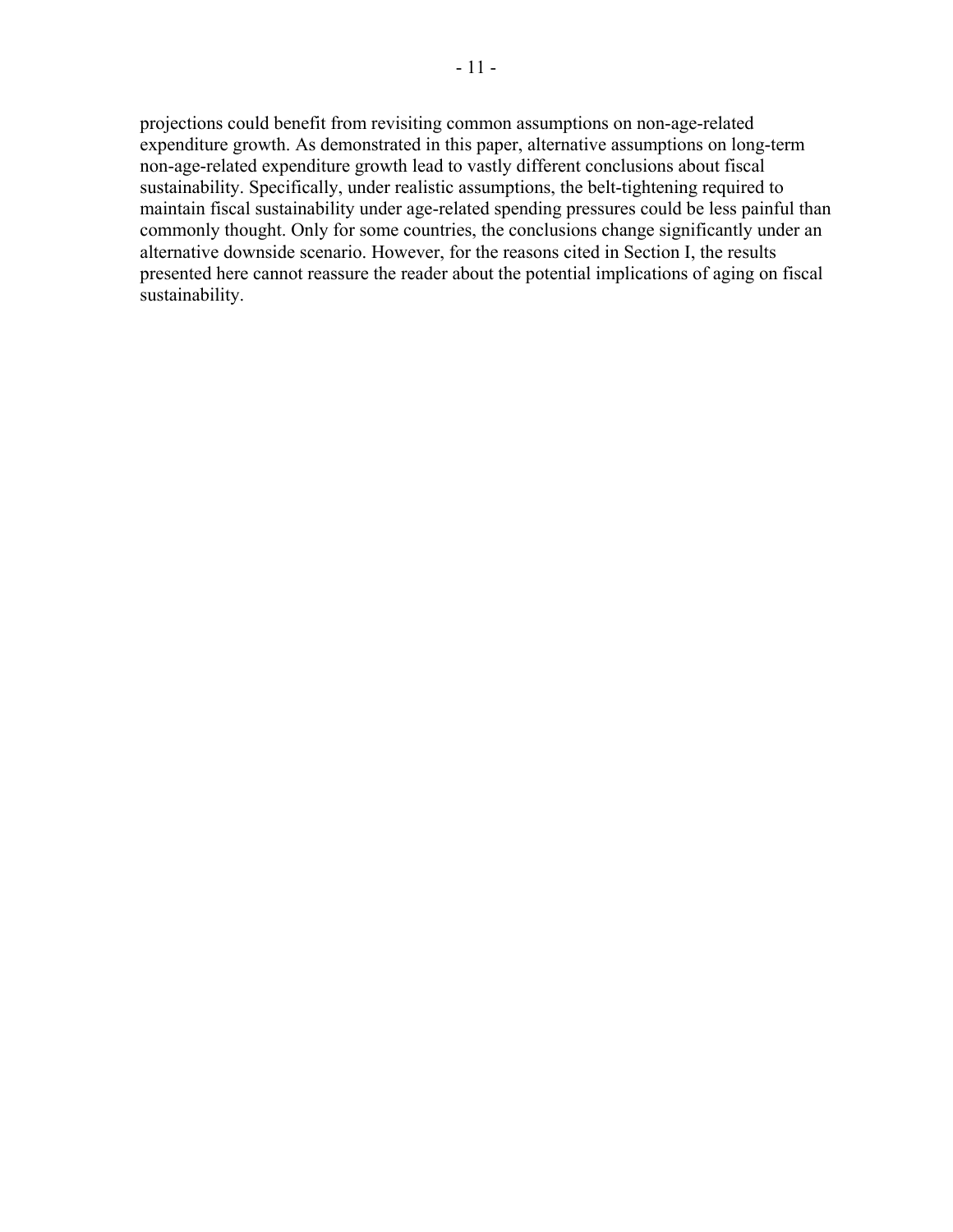#### **REFERENCES**

- Baumol, W.J., 1967, "Macroeconomics of Unbalanced Growth: The Anatomy of the Urban Crisis," *American Economic Review* (Vol. 57, No. 3), pp. 415–26.
- Dang, Thai Than, Pablo Antolin, and Howard Oxley, 2001, "Fiscal Implications of Age-Related Spending," OECD Economics Department Working Paper No. 305 (Paris: Organization for Economic Cooperation and Development).
- Economic Policy Committee of the European Union, 2001, "Budgetary challenges posed by aging populations," Report No. EPC/ECFIN/655/01-EN final (Brussels: Economic Policy Committee of the European Union).
- European Commission, 2004, *Public Finances in EMU,* European Economy No. 3/2004 (Brussels: European Commission).
- Heller, Peter S., 2003, *Who Will Pay?—Coping with Aging Societies, Climate Change, and Other Long-Term Fiscal Challenges* (Washington: International Monetary Fund).
- Levitt, M.S., and M.A.S. Joyce, 1987, *The Growth and Efficiency of Public Spending* (Cambridge, U.K.: Cambridge University Press).
- OECD, 2001, "Fiscal implications of aging: projections of age-related spending," in *OECD Economic Outlook 69,* pp. 145–67 (Paris: Organization for Economic Cooperation and Development).
- OECD, 2002, "Fiscal sustainability: the contribution of fiscal rules," in: *OECD Economic Outlook 72,* pp. 117–136 (Paris: Organization for Economic Cooperation and Development).
- Standard and Poor's, 2002, *Western Europe Past Its Prime—Sovereign Rating Perspectives in the Context of Aging Populations* (New York, NY: Standard and Poor's).
- Tanzi, Vito, and Ludger Schuknecht, 2000, *Public Spending in the 20th Century* (Cambridge, U.K.: Cambridge University Press).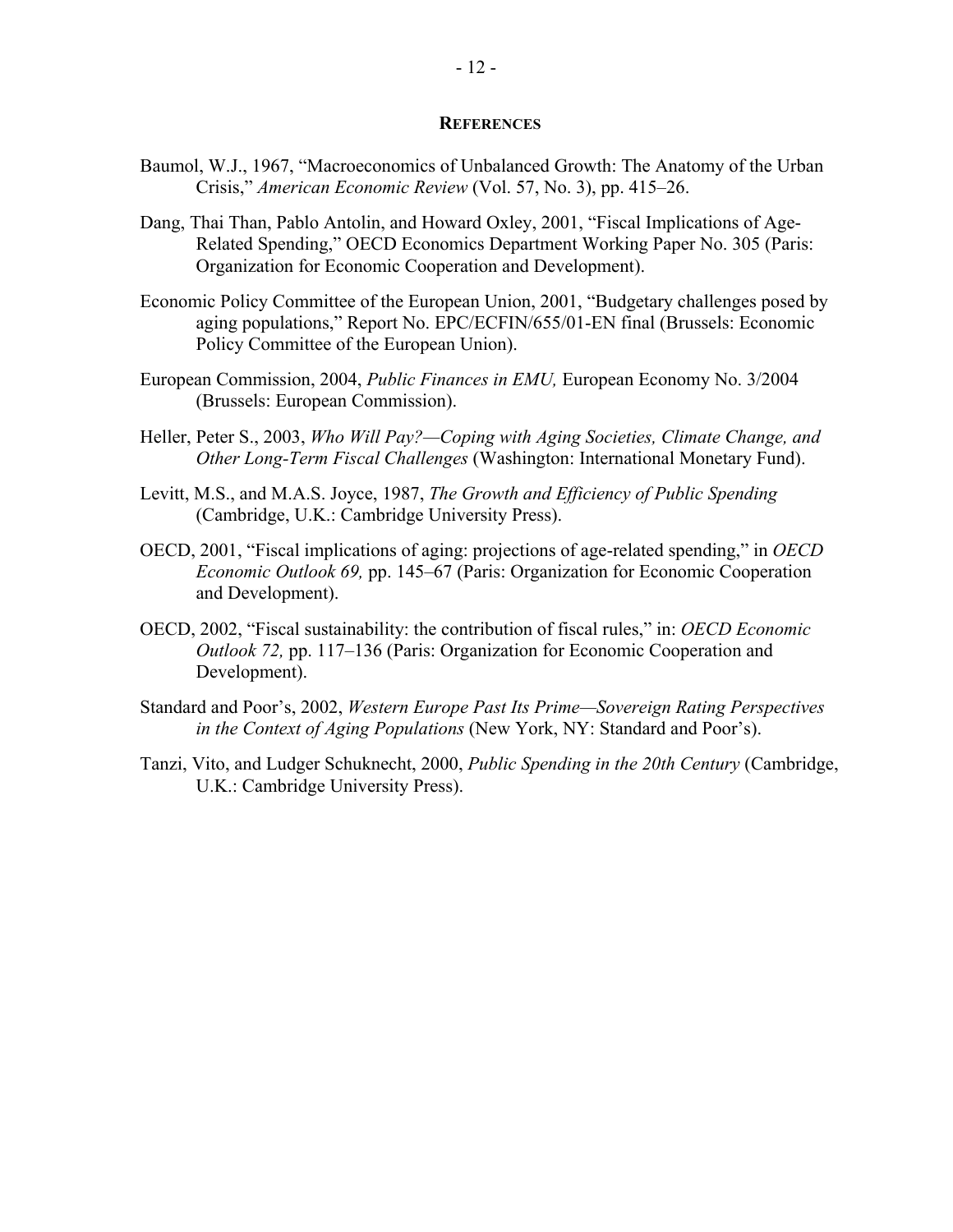Table 1. Expenditure Projections: Baseline Table 1. Expenditure Projections: Baseline

| $\frac{14.1}{8.5}$<br>$45.7$<br>17.5 0.6<br>$-0.2$<br>$\frac{8.1}{2.2}$<br>$\frac{1}{8}$ $\frac{4}{1}$ $\frac{6}{1}$<br>1.6<br>$64 \over 2.3$<br>$52.5$<br>$19.1$<br>$12.1$<br>31.5 | $38.7$ : :<br>$\frac{46.9}{19.7}$<br>0.4<br>2.8<br>$2.8$<br>$-1.8$ |                                           | 22.0<br>3.1<br>13.2<br>13.2                                                                                                         | $0.2$<br>1.7<br>$45.3$<br>$9.1$<br>$0.8$<br>$2.7$<br>$\frac{28}{7}$ $\frac{2}{7}$ $\frac{2}{9}$<br>$10.1$<br>2.8<br>$\frac{11}{2}$ $\frac{15}{1}$ | $\mathbb{R}^d$<br>0.4<br>40.2<br>8.4<br>$\frac{4}{2}$ $\frac{1}{2}$ $\frac{3}{2}$<br>$\frac{13}{9}$ $\frac{5}{9}$ | $43.99 - 1.9$<br>0.3<br>$13.7$<br>$1.2$<br>$0.9$<br>$13.7$<br>2.6<br>$9.7$<br>$9.1$<br>$9.3$ | $57.3$<br>$29.0$<br>$21.2$<br>$\frac{1}{1.8}$<br>3.4<br>$3.48$ $-1.7$<br>$\frac{12.9}{7.3}$<br>$-0.2$<br>10.5<br>$9.6$<br>$9.5$<br>$1.2$<br>$rac{5}{2}$ $rac{8}{2}$ $rac{0}{2}$<br>$\frac{14.4}{9.8}$ |
|-------------------------------------------------------------------------------------------------------------------------------------------------------------------------------------|--------------------------------------------------------------------|-------------------------------------------|-------------------------------------------------------------------------------------------------------------------------------------|---------------------------------------------------------------------------------------------------------------------------------------------------|-------------------------------------------------------------------------------------------------------------------|----------------------------------------------------------------------------------------------|-------------------------------------------------------------------------------------------------------------------------------------------------------------------------------------------------------|
|                                                                                                                                                                                     | $15.7$<br>$-10.1$<br>$-0.1$<br>$15.0$<br>$9.4$<br>$0.1$            | $\frac{6}{116}$ 0.4                       | $0.0$<br>2.9<br>8.5<br>$\frac{14.4}{9.8}$<br>$-0.5$<br>$\frac{3}{6}$ $\frac{4}{10}$ $\frac{8}{9}$ $\frac{5}{9}$<br>3.1<br>$\Xi \Xi$ |                                                                                                                                                   |                                                                                                                   |                                                                                              | $\frac{12.5}{6.9}$<br>$15.5$<br>9.2                                                                                                                                                                   |
|                                                                                                                                                                                     | $15.3$<br>9.7<br>$\frac{81}{0.7}$                                  | $\frac{11}{11}$ 5.9<br>$\frac{13.7}{8.1}$ | $14.3$<br>$8.7$<br>0.0                                                                                                              | $11.6$<br>$-6.0$<br>$0.2$                                                                                                                         |                                                                                                                   | $-7.7$<br>$-2.1$<br>$0.3$<br>$\frac{1}{9}$ 4 $\frac{8}{9}$                                   |                                                                                                                                                                                                       |

1/ Total expenditure minus education, health, and social protection. 1990-2002 for Austria, Finland, France, Sweden, and the UK; 1990-2001 for Korea and Spain; 1998-2002 for Belgium; 1993-2003 for the Czech Republic.<br>2/ Th 3/ Old-age pensions, early retriement programs, health and long-term care, child/familiy benefits and education. Austria, Finland, France, Germany, Italy, Japan, Korea, and Spain excluding child/familiy benefits and educat 1/ Total expenditure minus education, health, and social protection. 1990-2002 for Austria, Finland, France, Sweden, and the UK; 1990-2001 for Korea and Spain; 1998-2002 for Belgium; 1993-2003 for the Czech Republic. 2/ The peak year is 2015 for Japan, 2030 for Denmark and Italy, 2035 for Austria, France, Sweden and the UK, 2040 for Belgium, the Netherlands, and Norway, and 2050 for the rest.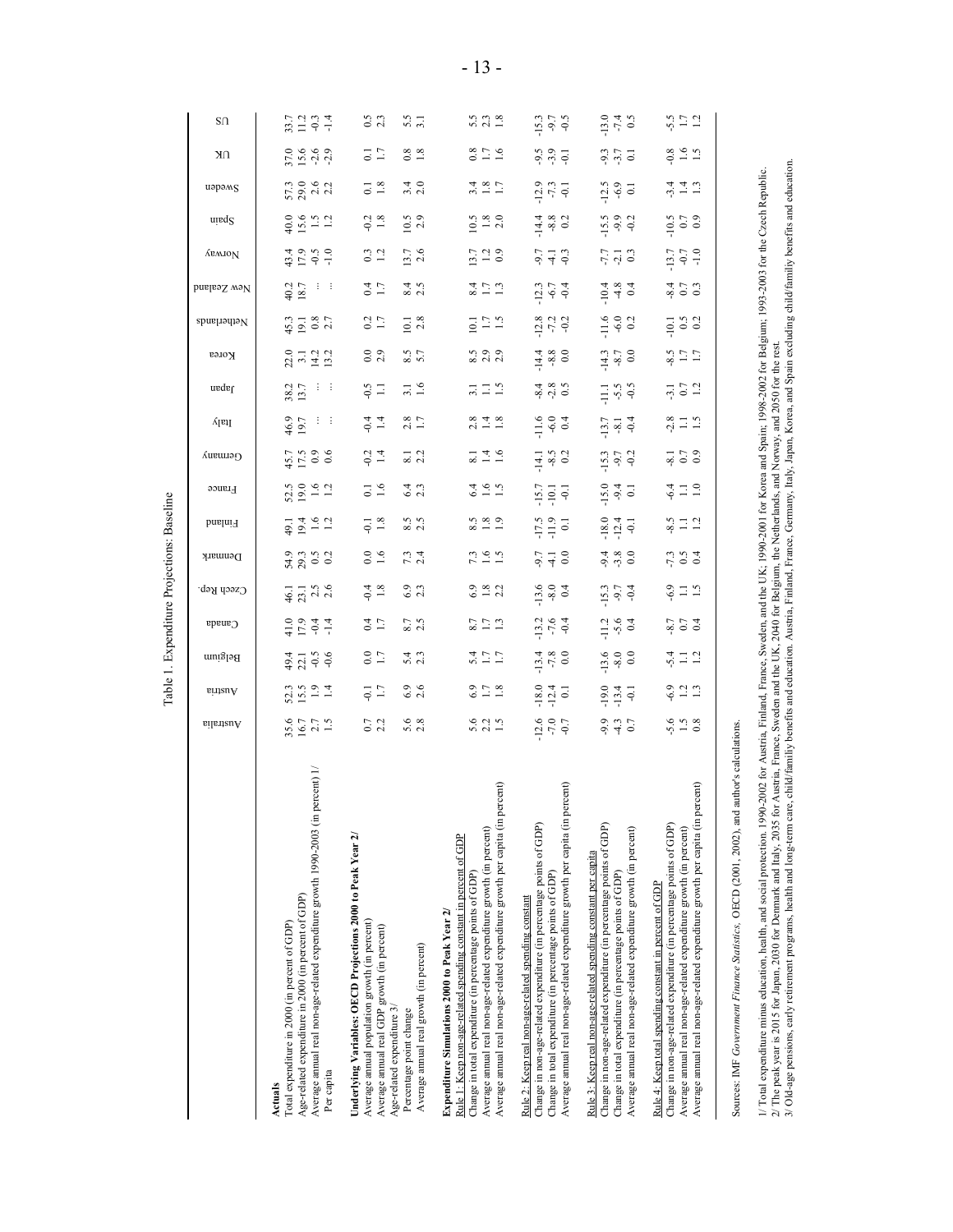Table 2. Expenditure Projections: Downside Table 2. Expenditure Projections: Downside

|                                                                                                                                                                                                                                                                                                                                            | hilstiauA                 | sintenA                            | Belgium                          | Canada                                     | Czech Rep.                                    | Denmark              | <b>Printing</b>                | France                             | Germany                                                   | ylsil                                         | nedel                        | Korea                                        | Netherlands                      | New Zealand                                  | VewioN                        | undg                                      | uəpəms                                       | UK                                       | S <sub>0</sub>                                 |
|--------------------------------------------------------------------------------------------------------------------------------------------------------------------------------------------------------------------------------------------------------------------------------------------------------------------------------------------|---------------------------|------------------------------------|----------------------------------|--------------------------------------------|-----------------------------------------------|----------------------|--------------------------------|------------------------------------|-----------------------------------------------------------|-----------------------------------------------|------------------------------|----------------------------------------------|----------------------------------|----------------------------------------------|-------------------------------|-------------------------------------------|----------------------------------------------|------------------------------------------|------------------------------------------------|
| Average annual real non-age-related expenditure growth 1990-2003 (in percent) 1/<br>Age-related expenditure in 2000 (in percent of GDP)<br>Total expenditure in 2000 (in percent of GDP)<br>Per capita<br>Actuals                                                                                                                          | $35.6$<br>$16.7$<br>$1.5$ | $3.59$ $\frac{3}{1}$ $\frac{4}{1}$ | 47.199                           | $7094$<br>$7094$                           | $\frac{1}{2}$ 7 $\frac{5}{2}$ 8 $\frac{6}{2}$ | 33<br>33<br>30<br>30 | $49.1$<br>$49.1$<br>$1.2$      | $52.5$<br>$19.0$<br>$1.2$<br>$1.2$ | $\begin{array}{c} 45.7 \\ 17.5 \\ 0.9 \\ 6.6 \end{array}$ | $\frac{1}{2}$ . $\frac{1}{2}$<br>46.9<br>19.7 | 38.2<br>13.7                 | $23 - 22$<br>$13 - 22$<br>$13 - 22$          | $45.3$<br>$9.1$<br>$2.7$         | 40.2<br>18.7                                 | $47.99$<br>$-1.99$<br>$-1.99$ | $40.0$<br>$1.5$<br>$1.2$                  | 573<br>5823                                  | $37.6$<br>$5.6$<br>$6$<br>$7.9$<br>$7.9$ | $3.7$<br>$3.1$ $9.4$<br>$1.4$                  |
| Underlying Variables: OECD Projections 2000 to Peak Year 2/<br>Average annual population growth (in percent)<br>Average annual real GDP growth (in percent)<br>Average annual real growth (in percent)<br>Age-related expenditure $3/$<br>Percentage point change                                                                          | $0.7$<br>2.2<br>7.1       | $-1.7$<br>$8.\overline{4}$<br>2.8  | 0.0<br>$7.\overline{3}$<br>2.4   | 0.4<br>$\frac{10.2}{2.6}$                  | $8.8$<br>2.5<br>$-0.4$<br>1.8                 | 0.0<br>$8.5$<br>2.2  | $-0.1$<br>1.8<br>$10.0$<br>2.6 | $0.1$<br>$1.6$<br>$7.6$<br>2.5     | 0.4<br>$9.\overline{3}$                                   | 0.4<br>$3.\overline{2}$<br>1.8                | 4.7<br>$rac{5}{9}$           | $0.0$<br>2.9<br>$9.\overline{2}$<br>5.8      | $\frac{2}{1.7}$<br>$12.7$<br>3.0 | 1.7<br>$9.9$<br>$2.6$                        | 0.3<br>$15.2$<br>2.8          | $-0.2$<br>1.8<br>11.5                     | $\overline{0}$ .18<br>5.2                    | $\frac{1}{1.7}$<br>$\frac{2.3}{2.0}$     | $0.5$<br>2.3<br>$7.6$<br>3.4                   |
| cent)<br>Average annual real non-age-related expenditure growth per capita (in per<br>Average annual real non-age-related expenditure growth (in percent)<br>Rule 1: Keep non-age-related spending constant in percent of GDP<br>Change in total expenditure (in percentage points of GDP)<br>Expenditure Simulations 2000 to Peak Year 2/ | 7.300                     | 24.78                              | $7.7$ $1.7$                      | $\frac{2}{9}$ $\frac{1}{9}$ $\frac{1}{9}$  | $8.8$<br>$-2.2$                               | 3.905                | $0.08$<br>$1.9$                | $7.6$<br>$1.5$                     | 9.46                                                      | $3.14$<br>$-1.8$                              | 31.5                         | 0.39<br>0.39                                 | $\frac{17}{1.7}$                 | 9.11                                         | $\frac{.3}{.2}$ 2 3           | $\frac{1.5}{1.8}$                         | $5.2$ $\frac{3}{1.7}$                        | $2.3$<br>$1.7$<br>$1.6$                  | $7.6$<br>$7.3$<br>$1.8$                        |
| cent)<br>Average amual real non-age-related expenditure growth per capita (in per<br>Change in non-age-related expenditure (in percentage points of GDP)<br>Change in total expenditure (in percentage points of GDP)<br>Rule 2: Keep real non-age-related spending constant                                                               | $12.6$<br>$-9.5$          | $-18.0$<br>$-10.9$<br>$0.1$        | $\frac{4}{13}$ $\frac{3}{9}$ 0.0 | $\frac{2}{1}$ $\frac{1}{9}$ $\frac{4}{9}$  | $\frac{13.6}{9.5}$                            | 976<br>976           | $\frac{17.5}{10.4}$            | $15.7$<br>$-8.6$<br>$-0.1$         | $\frac{14.1}{7.0}$                                        | $\frac{16}{11}$ 4 5                           | $\frac{4}{9} - \frac{13}{9}$ | $\frac{14}{11}$ $\frac{1}{10}$ $\frac{0}{0}$ | $12.8$<br>$-5.7$<br>$-0.2$       | $\frac{3}{4}$ $\frac{3}{4}$ $\frac{4}{9}$    | ۹.7<br>۹.9 م<br>۹.9           | $\frac{4}{7}$ $\frac{3}{7}$ $\frac{3}{2}$ | $2, 8$<br>$-9, 6$<br>$-1$                    | $9.4 - 1$                                | $15.3$<br>$9.3$<br>$9.5$                       |
| Change in non-age-related expenditure (in percentage points of GDP)<br>Average annual real non-age-related expenditure growth (in percent)<br>Rule 3: Keep real non-age-related spending constant per capita<br>Change in total expenditure (in percentage points of GDP)                                                                  | 93<br>28<br>0.7           | $-19.0$<br>$-1.9$<br>$-0.1$        | $13.6$<br>$-6.5$<br>0.0          | $\frac{1}{11}$ $\frac{1}{4}$ $\frac{1}{9}$ | $15.3$<br>$9.3$<br>$9.4$                      | 3.30                 | $-18.0$<br>$-10.5$             | $15.0$<br>$-7.9$<br>$-1.5$         | $15.3$ $9.2$                                              | $13.7$<br>$-6.6$                              | $\frac{1}{11}$ 4 9           | $-14.3$<br>$-7.2$<br>0.0                     | $11.6$<br>$4.5$<br>$0.2$         | $\frac{4}{10}$ $\frac{3}{10}$ $\frac{4}{10}$ | $7.7$<br>$0.6$<br>$0.7$       | $\frac{15.5}{9.4}$                        | $\frac{13}{11}$ $\frac{4}{9}$ $\frac{1}{11}$ | $9.3$<br>$9.1$                           | $\frac{0}{13}$ , $\frac{0}{9}$ , $\frac{0}{5}$ |
| cent)<br>Average annual real non-age-related expenditure growth per capita (in per<br>Change in non-age-related expenditure (in percentage points of GDP)<br>Average annual real non-age-related expenditure growth (in percent)<br>Rule 4: Keep total spending constant in percent of GDP                                                 | 7.126                     | $-84$<br>$-12$                     | $7.3$<br>0.9                     | $\frac{2}{9}$ $\frac{3}{9}$ $\frac{2}{9}$  | $808$<br>$-12$                                | $\frac{85}{9}$ 0.2   | $\frac{0.0}{1.1}$              | $7.9$<br>0.8                       | 9.5<br>0.5<br>0.7                                         | 22.7                                          | $400$<br>$-10$               | $9.15$<br>$-1.5$                             | $\frac{12.7}{0.0}$               | 9.500000                                     | $15.7 + 14$                   | $\frac{11.5}{0.5}$                        | 321                                          | $2.14 \div 1.3$                          | $7.6$<br>$0.5$<br>$0.7$                        |
| Sources: IMF Government Finance Statistics, OECD (2001, 2002), and author's calculations                                                                                                                                                                                                                                                   |                           |                                    |                                  |                                            |                                               |                      |                                |                                    |                                                           |                                               |                              |                                              |                                  |                                              |                               |                                           |                                              |                                          |                                                |

1/ Total expenditure minus education, health, and social protection. 1990-2002 for Austria, Finland, France, Sweden, and the UK, 1990-2001 for Korea and Spain; 1998-2002 for Belgium; 1993-2003 for the Czech Republic.<br>2/ Th 3/ Old-age pensions, early retriement programs, health and long-term care, child/family benefits and education. Austria, Finland, France, Germany, Italy, Japan, Korea, and Spain excluding child/family benefits and educatio 1/ Total expenditure minus education, health, and social protection. 1990-2002 for Austria, Finland, France, Sweden, and the UK; 1990-2001 for Korea and Spain; 1998-2002 for Belgium; 1993-2003 for the Czech Republic. 2/ The peak year is 2015 for Japan, 2030 for Denmark and Italy, 2035 for Austria, France, Sweden and the UK, 2040 for Belgium, the Netherlands, and Norway, and 2050 for the rest.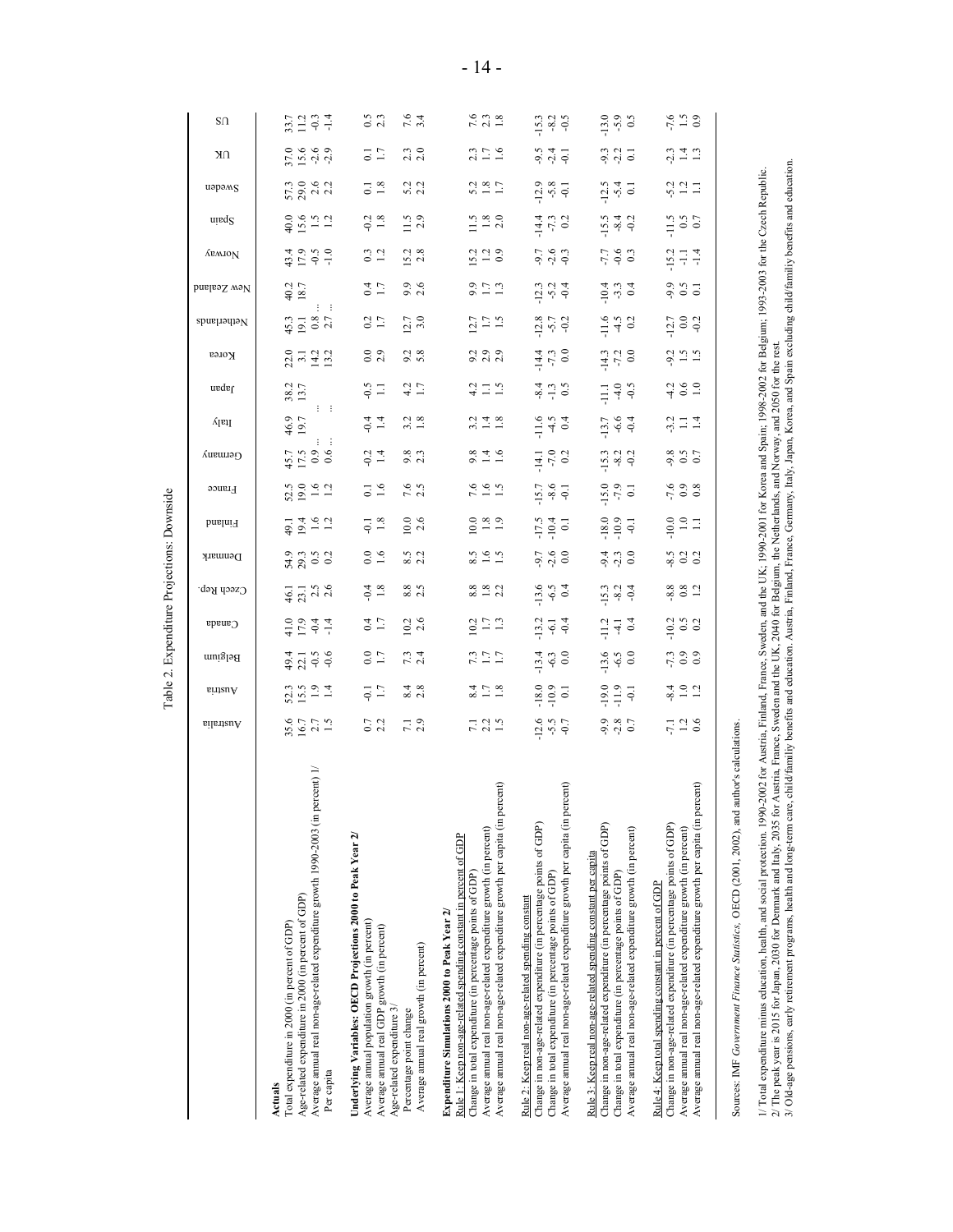Table 3. Real Central Government Expenditure Growth, 1990-2003 1/ Table 3. Real Central Government Expenditure Growth, 1990-2003 1/ (average annual percentage change, deflated with GDP deflator) (average annual percentage change, deflated with GDP deflator)

|                                                                     | eilenteu        | hintanA                        | Belgium                       | Canada          | Czech R.                     | Denmark                                   | Finland        | France   | Germany                  | <b>Korea</b>        | Netherlands                              | Vorway             | uinq2                     | uəpəms                                                                        | NΚ                                                                                      | $S\Omega$                            | $W$ ean              |
|---------------------------------------------------------------------|-----------------|--------------------------------|-------------------------------|-----------------|------------------------------|-------------------------------------------|----------------|----------|--------------------------|---------------------|------------------------------------------|--------------------|---------------------------|-------------------------------------------------------------------------------|-----------------------------------------------------------------------------------------|--------------------------------------|----------------------|
| "Non-age-related"                                                   |                 |                                |                               |                 |                              |                                           |                |          |                          |                     |                                          |                    |                           |                                                                               |                                                                                         |                                      |                      |
| General public services                                             |                 |                                |                               |                 |                              |                                           |                |          |                          |                     |                                          |                    |                           |                                                                               |                                                                                         |                                      |                      |
| of which: Public debt transactions                                  |                 | 2 1 1 4 0 4 4<br>2 7 4 5 6 4 7 | 9:7.8:8                       |                 | codintalista<br>codintalista |                                           |                | 0.404877 |                          | $321.43 \div 22.44$ |                                          |                    | 2997792                   |                                                                               |                                                                                         |                                      |                      |
| Defense                                                             | 2.2             |                                |                               |                 |                              |                                           |                |          |                          |                     |                                          |                    |                           |                                                                               |                                                                                         |                                      |                      |
| Public order and safety                                             | $\frac{4}{4}$   |                                |                               |                 |                              |                                           |                |          |                          |                     |                                          |                    |                           |                                                                               |                                                                                         |                                      |                      |
| Economic affairs                                                    |                 |                                |                               |                 |                              |                                           |                |          |                          |                     |                                          |                    |                           |                                                                               |                                                                                         |                                      |                      |
| Housing and community amenities                                     | $-3.2$          |                                |                               |                 |                              |                                           |                |          |                          |                     |                                          |                    |                           |                                                                               |                                                                                         |                                      |                      |
| Recreation, culture and religion                                    |                 |                                |                               | $-5.9.27 - 7.4$ |                              | $-1.680$<br>$-1.680$<br>$-1.78$<br>$-1.8$ | 3.3.2.7.8.9.6  |          | $1.779899$<br>$1.779899$ |                     | $-7 - 0 - 5 - 0$<br>$-7 - 0 - 0 - 0 - 0$ |                    |                           | $a \circ b$ $b \circ d \circ d$<br>$a \circ b$<br>$b \circ d \circ d \circ d$ | $\ddot{a}$ : $\dot{c}$ , $\ddot{c}$ , $\ddot{c}$ , $\ddot{c}$ , $\ddot{c}$ , $\ddot{c}$ | 8 1 1 1 2 2 2 2 2<br>이 T 1 2 0 0 0 0 | codurada<br>Codurada |
| "Age-related"                                                       |                 |                                |                               |                 |                              |                                           |                |          |                          |                     |                                          |                    |                           |                                                                               |                                                                                         |                                      |                      |
| Health                                                              | $\overline{51}$ |                                |                               |                 |                              |                                           |                |          |                          |                     |                                          |                    |                           |                                                                               |                                                                                         |                                      |                      |
| Education                                                           | $\frac{6}{9}$   | $2.8$<br>$3.1$                 | $\frac{6}{10}$ $\frac{1}{24}$ | $3.2$<br>$-1.2$ | $2.3$<br>$-1.7$<br>$5.5$     | $\frac{0}{3}$ $\frac{5}{1}$ $\frac{0}{1}$ | $0.7$<br>$6.0$ | 3440     |                          | $\frac{54}{740}$    | 3.38                                     | $\frac{16.3}{4.3}$ | $10.2$<br>$-7.8$<br>$2.8$ | $1.8$<br>$-1.0$<br>$-0.9$                                                     | $4.89$<br>$4.89$                                                                        | $6.7$<br>$6.7$<br>$4.2$              |                      |
| Social protection                                                   |                 |                                |                               |                 |                              |                                           |                |          |                          |                     |                                          |                    |                           |                                                                               |                                                                                         |                                      |                      |
| Source: IMF Government Finance Statistics and author's calculations |                 |                                |                               |                 |                              |                                           |                |          |                          |                     |                                          |                    |                           |                                                                               |                                                                                         |                                      |                      |

1/1990-2002 for Austria, Finland, France, Sweden, and the UK; 1990-2001 for Korea and Spain; 1998-2002 for Belgium; 1993-2003 for the Czech Republic. 1/ 1990-2002 for Austria, Finland, France, Sweden, and the UK; 1990-2001 for Korea and Spain; 1998-2002 for Belgium; 1993-2003 for the Czech Republic.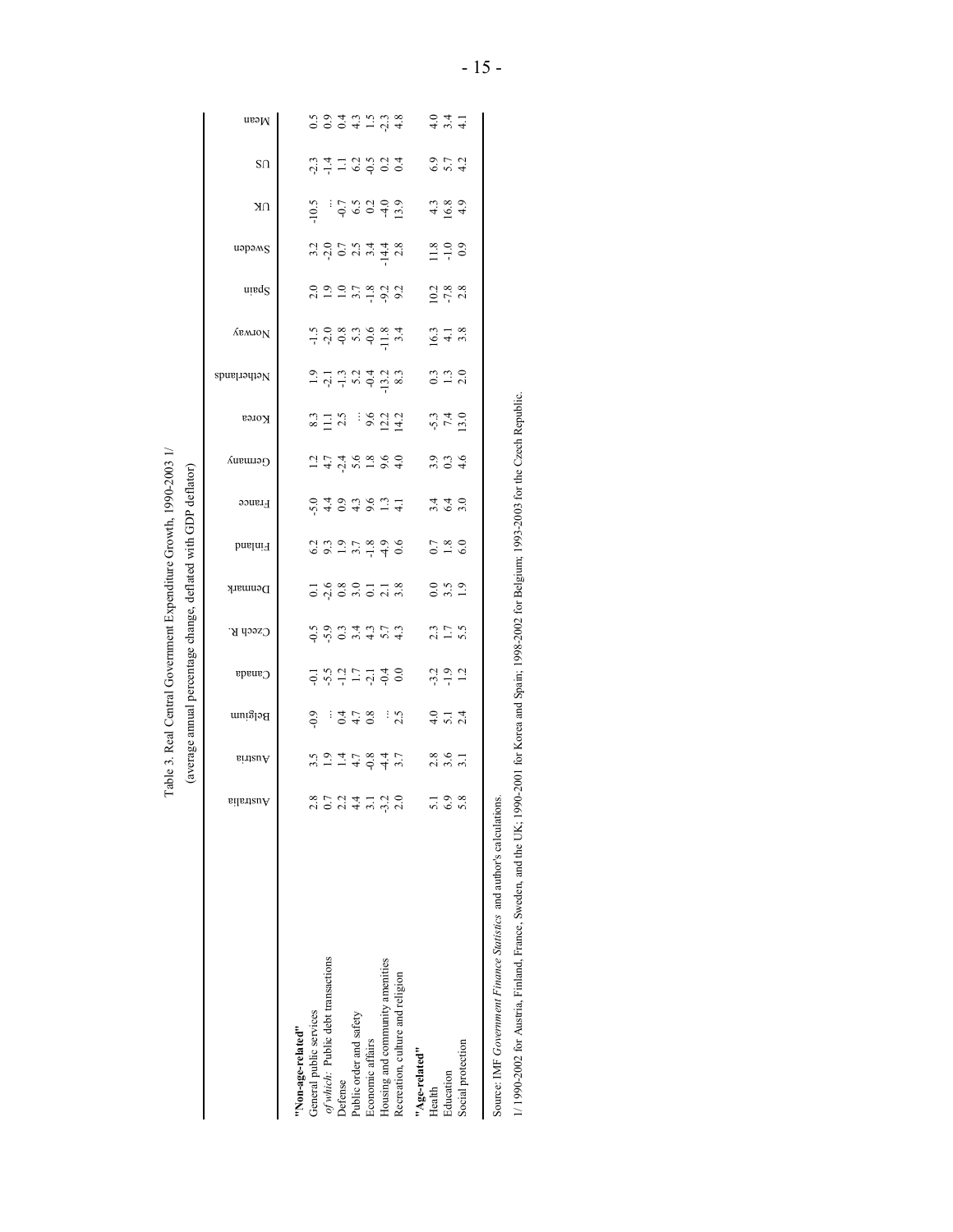Table 4. Central Government Expenditure Shares, 2003 Table 4. Central Government Expenditure Shares, 2003

(in percent of total expenditure) (in percent of total expenditure)

| Mean                    |                         | $\begin{array}{l} 23.7 \\ 25.7 \\ 26.7 \\ 27.7 \\ 28.7 \\ 29.7 \\ 21.7 \\ 23.7 \\ 24.7 \\ 25.7 \\ 26.7 \\ 27.7 \\ 28.7 \\ 29.7 \\ 20.7 \\ 21.7 \\ 23.7 \\ 24.7 \\ 25.7 \\ 26.7 \\ 27.7 \\ 28.7 \\ 29.7 \\ 29.7 \\ 20.7 \\ 20.7 \\ 27.7 \\ 28.7 \\ 29.7 \\ 29.7 \\ 29.7 \\ 29.7 \\ 29.7 \\ 29.7 \\ 29.7 \\ 29$ |                                                 |                |                                                                                                                                                                                                                                                                                                                                                               |                  |                        |                                 |        |                                          |           |                   |                               |
|-------------------------|-------------------------|---------------------------------------------------------------------------------------------------------------------------------------------------------------------------------------------------------------------------------------------------------------------------------------------------------------|-------------------------------------------------|----------------|---------------------------------------------------------------------------------------------------------------------------------------------------------------------------------------------------------------------------------------------------------------------------------------------------------------------------------------------------------------|------------------|------------------------|---------------------------------|--------|------------------------------------------|-----------|-------------------|-------------------------------|
| S <sub>0</sub>          |                         | $\frac{2.2}{9.2}$                                                                                                                                                                                                                                                                                             |                                                 |                | $\frac{1}{9}$ $\frac{1}{4}$ $\frac{4}{7}$                                                                                                                                                                                                                                                                                                                     |                  |                        |                                 |        | $3,3,4$<br>$2,4,5$<br>$3,5,6$<br>$3,5,6$ |           |                   |                               |
| $\Omega$ K I            | 5.2                     | ÷                                                                                                                                                                                                                                                                                                             |                                                 |                | 7.100                                                                                                                                                                                                                                                                                                                                                         |                  |                        |                                 |        | $124.7994$<br>$-24.7994$                 |           |                   |                               |
| /I uəpəмS               |                         | $23.5$<br>7.4                                                                                                                                                                                                                                                                                                 |                                                 |                | 5.7149998409                                                                                                                                                                                                                                                                                                                                                  |                  |                        |                                 |        |                                          |           |                   |                               |
| $\chi$ uieds            |                         |                                                                                                                                                                                                                                                                                                               |                                                 |                |                                                                                                                                                                                                                                                                                                                                                               |                  |                        |                                 |        |                                          |           |                   |                               |
| yorway                  |                         | 17.5                                                                                                                                                                                                                                                                                                          |                                                 |                |                                                                                                                                                                                                                                                                                                                                                               |                  |                        |                                 |        |                                          |           |                   |                               |
| bnslasS. V              |                         |                                                                                                                                                                                                                                                                                                               |                                                 |                |                                                                                                                                                                                                                                                                                                                                                               |                  |                        |                                 |        |                                          |           |                   |                               |
| Netherlands             |                         | 22.1                                                                                                                                                                                                                                                                                                          |                                                 |                | $\frac{16}{25}$ $\frac{25}{25}$ $\frac{25}{25}$ $\frac{25}{25}$ $\frac{25}{25}$ $\frac{25}{25}$ $\frac{25}{25}$ $\frac{25}{25}$                                                                                                                                                                                                                               |                  |                        |                                 |        |                                          |           |                   |                               |
| Korea 2/                |                         | 25.7<br>5.7                                                                                                                                                                                                                                                                                                   |                                                 |                | $12.59$ $21.79$ $22.79$ $23.79$ $24.9$ $25.79$ $26.79$ $27.79$ $28.79$ $29.79$ $21.79$ $22.79$                                                                                                                                                                                                                                                                |                  |                        |                                 |        |                                          |           |                   |                               |
| $\sqrt{\epsilon}$ ylstl |                         | 20.6<br>13.9                                                                                                                                                                                                                                                                                                  |                                                 |                | $\begin{array}{c} 1.64 \times 1.75 \times 1.0000 \\ 2.44 \times 1.75 \times 1.0000 \\ 2.44 \times 1.75 \times 1.0000 \\ 2.44 \times 1.75 \times 1.0000 \\ 2.44 \times 1.75 \times 1.0000 \\ 2.44 \times 1.75 \times 1.0000 \\ 2.44 \times 1.75 \times 1.0000 \\ 2.44 \times 1.75 \times 1.0000 \\ 2.44 \times 1.75 \times 1.0000 \\ 2.44 \times 1.75 \times $ |                  |                        |                                 |        |                                          |           |                   |                               |
| $G$ ermany              |                         | $\frac{13.7}{5.8}$                                                                                                                                                                                                                                                                                            |                                                 |                | 8355995380                                                                                                                                                                                                                                                                                                                                                    |                  |                        |                                 |        |                                          |           |                   |                               |
| France $2/$             |                         | 7.7                                                                                                                                                                                                                                                                                                           |                                                 |                | i 3 1 1 2 3 4 5 6 7 7 8 7<br>I 3 1 2 3 4 5 6 7 9 7 8                                                                                                                                                                                                                                                                                                          |                  |                        |                                 |        |                                          |           |                   |                               |
| Finland 1/              |                         | $\frac{12.7}{5.9}$                                                                                                                                                                                                                                                                                            |                                                 |                | $= 3.7380827808$                                                                                                                                                                                                                                                                                                                                              |                  |                        |                                 |        |                                          |           |                   |                               |
| Denmark                 |                         | $27.58448$ : 49934479                                                                                                                                                                                                                                                                                         |                                                 |                |                                                                                                                                                                                                                                                                                                                                                               |                  |                        |                                 |        |                                          |           |                   |                               |
| Czech R.                |                         | $\vec{a}$ = $\vec{a}$ + $\vec{a}$ = $\vec{a}$ = $\vec{a}$ = $\vec{a}$ = $\vec{a}$ = $\vec{a}$ = $\vec{a}$ = $\vec{a}$ = $\vec{a}$ = $\vec{a}$ = $\vec{a}$ = $\vec{a}$ = $\vec{a}$ = $\vec{a}$ = $\vec{a}$ = $\vec{a}$ = $\vec{a}$ = $\vec{a}$ = $\vec{a}$ = $\vec{a}$ =                                       |                                                 |                |                                                                                                                                                                                                                                                                                                                                                               |                  |                        |                                 |        |                                          |           |                   |                               |
| Canada                  |                         | 8 9 4 5 6 9 6 6 7 7 7 7 8 9 9<br>8 9 4 5 6 9 6 7 8 7 9 9 9                                                                                                                                                                                                                                                    |                                                 |                |                                                                                                                                                                                                                                                                                                                                                               |                  |                        |                                 |        |                                          |           |                   |                               |
| Belgium 1/              |                         | 37.8<br>12.9                                                                                                                                                                                                                                                                                                  |                                                 |                | 3.7772997780                                                                                                                                                                                                                                                                                                                                                  |                  |                        |                                 |        |                                          |           |                   |                               |
| /I sinauA               |                         | $\frac{15.6}{8.4}$                                                                                                                                                                                                                                                                                            |                                                 |                | 37.753195270                                                                                                                                                                                                                                                                                                                                                  |                  |                        |                                 |        |                                          |           |                   |                               |
| Australia               | 26.6                    |                                                                                                                                                                                                                                                                                                               | 6.6                                             |                | $\overline{0}$ .                                                                                                                                                                                                                                                                                                                                              | 6.2              |                        |                                 |        | $\frac{14.2}{0.9}$                       |           | 34.5              |                               |
|                         | General public services | of which: Public debt transactions                                                                                                                                                                                                                                                                            | General transfers to other levels of government | <b>Defense</b> | ublic order and safety                                                                                                                                                                                                                                                                                                                                        | Economic affairs | Environment protection | Housing and community amenities | Health | Recreation, culture and religion         | Education | Social protection | Other/statistical discrepancy |

Source: IMF Government Finance Statistics. Source: IMF *Government Finance Statistics.*

1/ 2002. UK: General government. 2/ 2001. 3/ 2000.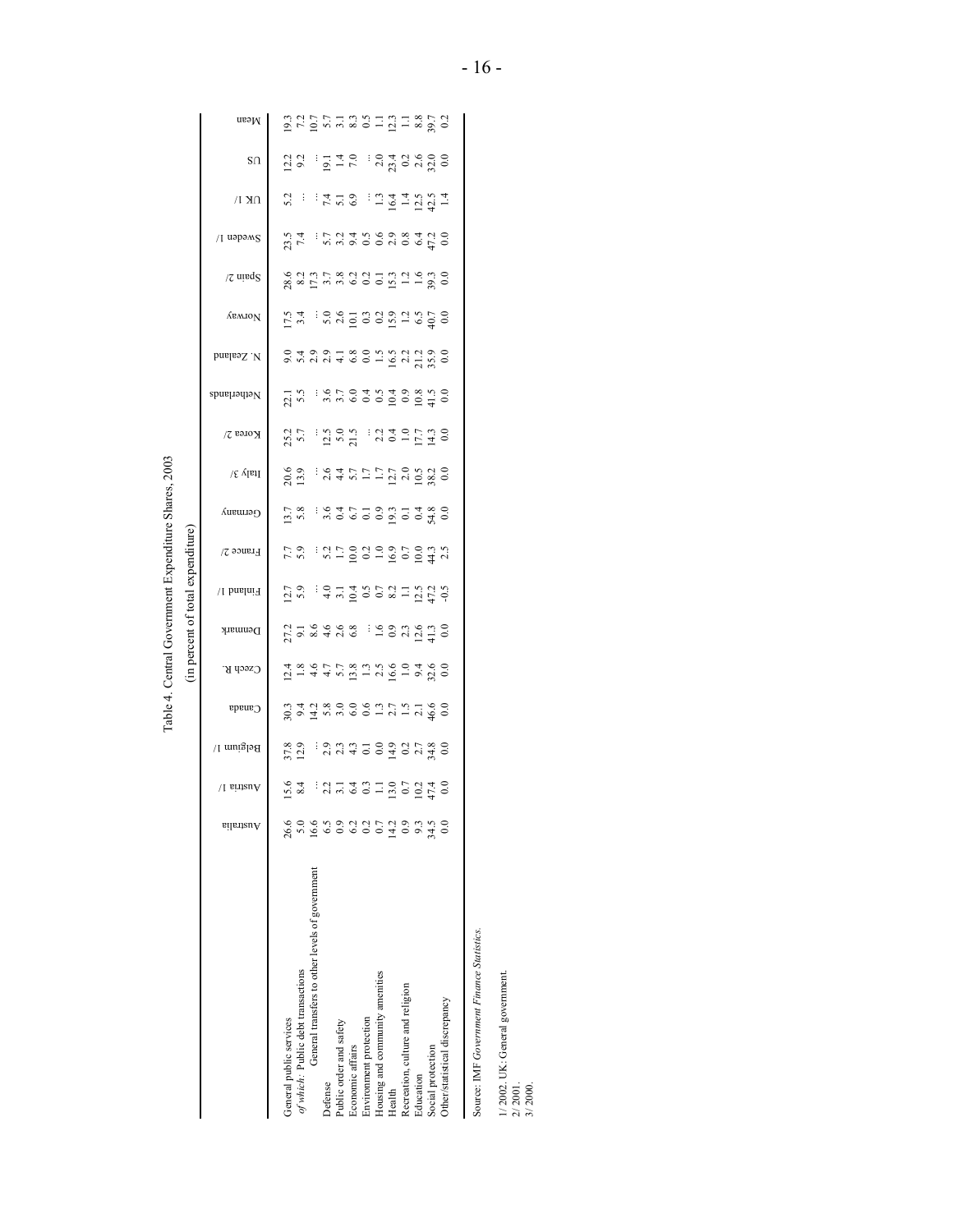